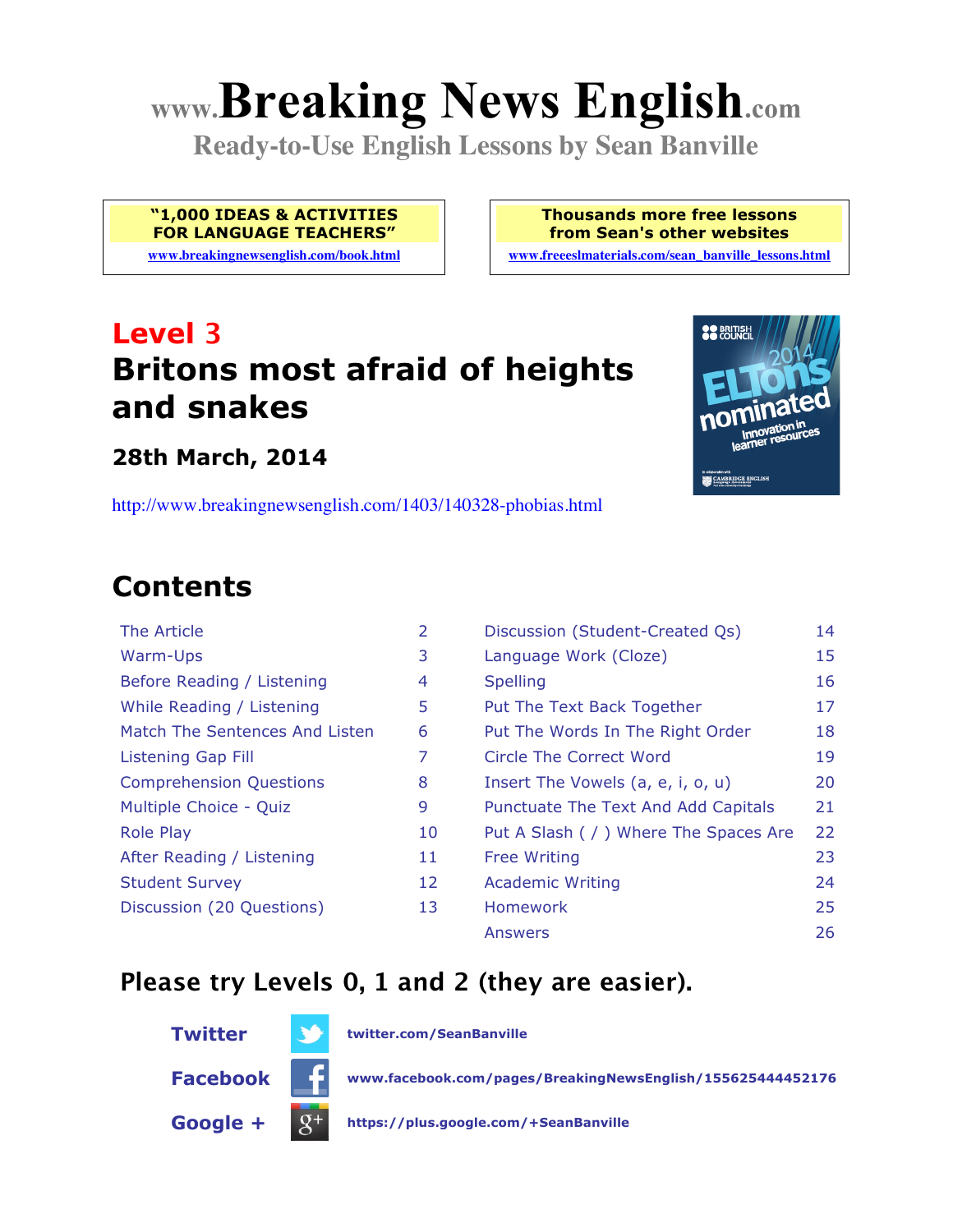# **THE ARTICLE**

From http://www.BreakingNewsEnglish.com/1403/140328-phobias.html

A new survey from an internet-based market research company shows the things British people are most afraid of. Top of the list is heights. Over half of the people who took the survey said they had acrophobia – the medical name for the fear of heights. In second place was a fear of snakes, with 21 per cent of people saying they were "very afraid" of the slippery creatures. The third biggest fear was public speaking, with 20 per cent being "very afraid" and 36 per cent being "a little afraid" of speaking in public. Other things that frighten people most include spiders, mice, needles and injections, the sight of blood, flying, and being in small spaces. Number 10 on the list was *coulrophobia* – the fear of clowns.

The market research company asked over 2,000 people what they were afraid of. They had to rate 13 common phobias from "not at all afraid" to "very afraid". The researchers found that there were big differences between what men and women were afraid of, and what frightened old and young people. The researchers said: "All are not created equal when it comes to fears." The survey showed that more women than men were afraid of things, especially spiders. These scare a third of men and about half of women. Age differences showed young people were more likely to be afraid of public speaking. Those in the older age groups were more likely than younger people to be afraid of heights.

Sources: http://www.**ibtimes**.co.uk/musophobia-*coulrophobia*-pteromerhanophobia-what-are-britons-mostafraid-1441650 http://www.**theguardian**.com/commentisfree/2014/mar/25/what-top-five-fears-phobias-yougov http://**yougov**.co.uk/news/2014/03/20/afraid-heights-not-alone/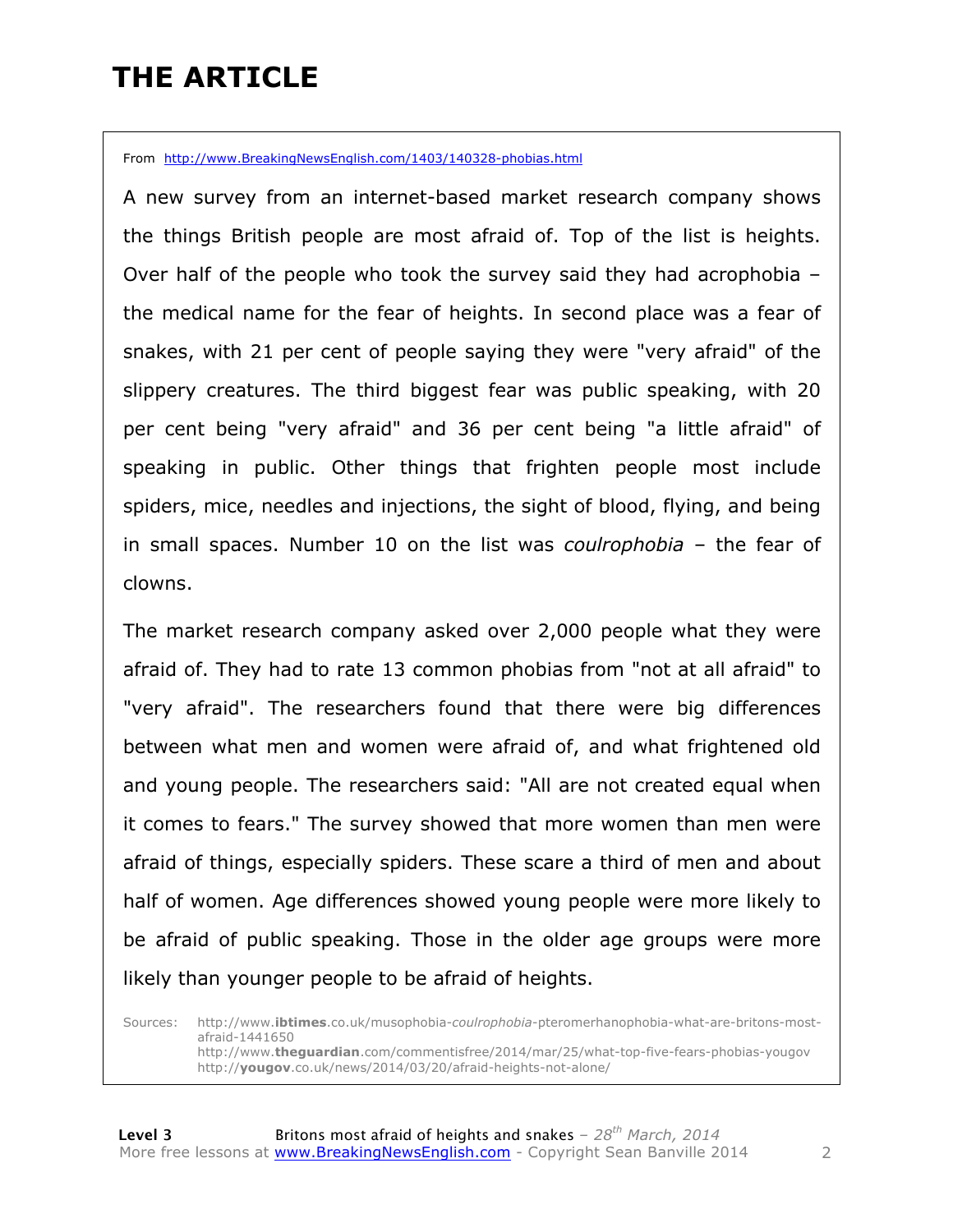#### **WARM-UPS**

**1. FEAR:** Students walk around the class and talk to other students about fear. Change partners often and share your findings.

**2. CHAT:** In pairs / groups, decide which of these topics or words from the article are most interesting and which are most boring.

*survey / research / afraid / heights / snakes / public speaking / the sight of blood / list / phobias / differences / young people / equal / a third / age differences / older*

Have a chat about the topics you liked. Change topics and partners frequently.

**3. PHOBIAS:** How can we help people over come these phobias? Complete this table with your partner(s). Change partners often and share what you wrote.

| <b>Phobia</b>      | Step 1 | Step 2 | Step 3 |
|--------------------|--------|--------|--------|
| Public speaking    |        |        |        |
| Heights            |        |        |        |
| Flying             |        |        |        |
| Spiders            |        |        |        |
| The sight of blood |        |        |        |
| Injections         |        |        |        |

**4. SNAKES:** Students A **strongly** believe snakes are scary; Students B **strongly** believe they aren't. Change partners again and talk about your conversations.

**5. SCARY THINGS:** Rank these with your partner. Put the scariest at the top. Change partners often and share your rankings.

- horror movies
- the dark
- cyber-stalkers
- ghosts
- rollercoasters
- exams
- public speaking in English
- health checks

**6. BLOOD:** Spend one minute writing down all of the different words you associate with the word "blood". Share your words with your partner(s) and talk about them. Together, put the words into different categories.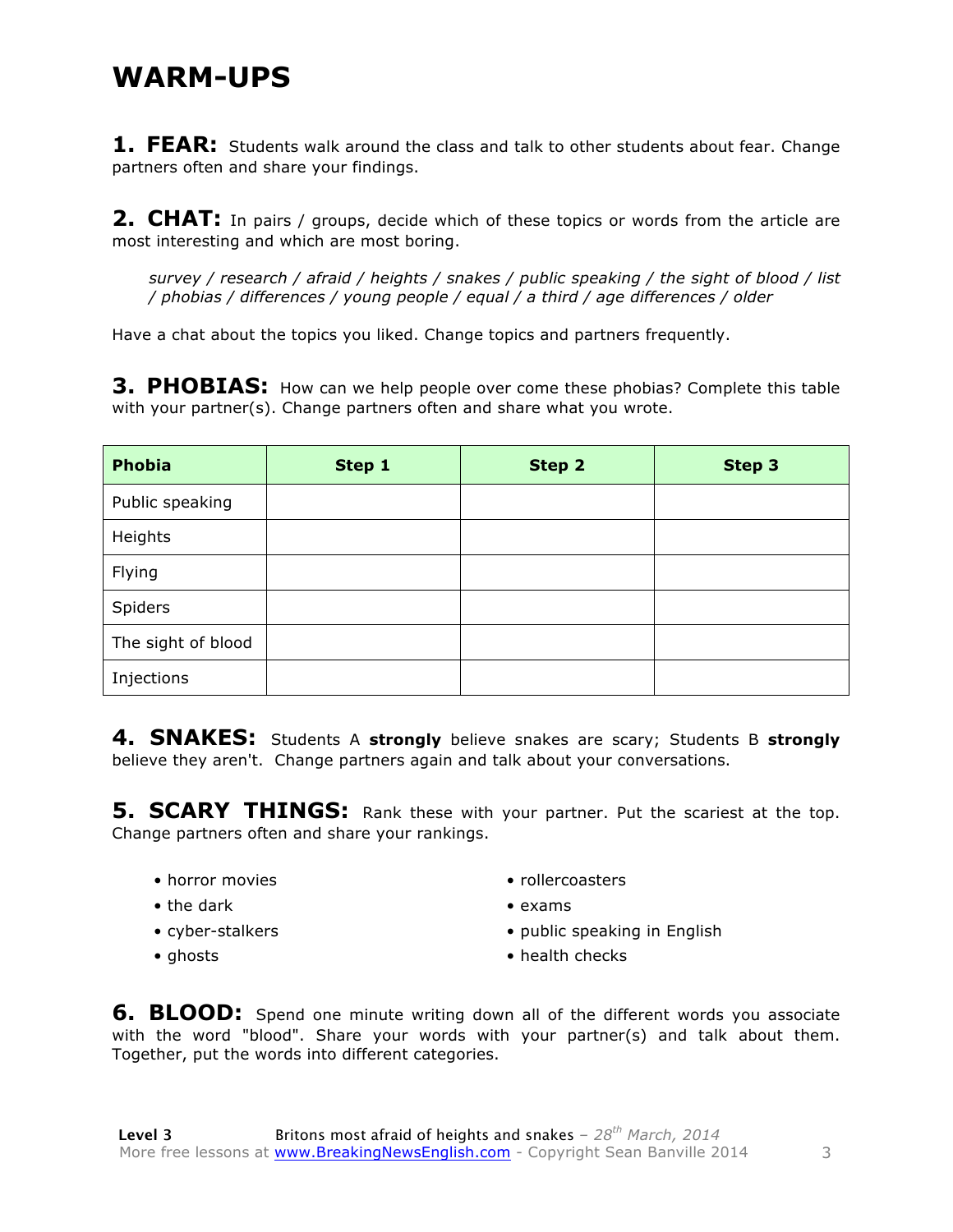# **BEFORE READING / LISTENING**

From http://www.BreakingNewsEnglish.com/1403/140328-phobias.html

#### **1. TRUE / FALSE:** Read the headline. Guess if a-h below are true (T) or false (F).

|    | a. The British government conducted a survey on people's fears.  | T / F |
|----|------------------------------------------------------------------|-------|
|    | b. British people are most afraid of heights.                    | T / F |
|    | c. The medical name for the fear of heights is acrophobia.       | T / F |
|    | d. The tenth biggest fear was crowns.                            | T / F |
|    | e. More than 20,000 people answered questions about their fears. | T / F |
| f. | There were big differences between the fears of women and men.   | T / F |
| g. | Women are less afraid of spiders than men are.                   | T / F |
|    |                                                                  |       |

h. Older people are less afraid of public speaking than young people are.  $T / F$ 

#### **2. SYNONYM MATCH:** Match the following synonyms from the article.

| 1.          | survey     | a. | the same     |
|-------------|------------|----|--------------|
| $2^{\circ}$ | afraid     | b. | position     |
| 3.          | place      | c. | areas        |
| 4.          | creatures  | d. | assess       |
| 5.          | spaces     | e. | scared       |
| 6.          | rate       | f. | probable     |
| 7.          | big        | g. | particularly |
| 8.          | equal      | h. | animals      |
| 9.          | especially | i. | large        |
| 10.         | likely     | j. | study        |
|             |            |    |              |

#### **3. PHRASE MATCH:** (Sometimes more than one choice is possible.)

- 
- 2 the things British people are b. all afraid
- 3. Over half of the people who c. on the list
- 
- 5. Number 10 e. equal
- 6. They had to f. research
- 
- 8. created has been contained by the created health  $h$ , of men
- 9. These scare a third in the set of the set of the set of the set of the set of the set of the set of the set of the set of the set of the set of the set of the set of the set of the set of the set of the set of the set o
- 10. afraid of public interests of the settlement of the settlement of the settlement of the settlement of the set
- 1. market **a.** rate 13 common phobias
	-
	-
- 4. slippery d. took the survey
	-
	-
- 7. not at  $\qquad \qquad q.$  speaking
	-
	-
	-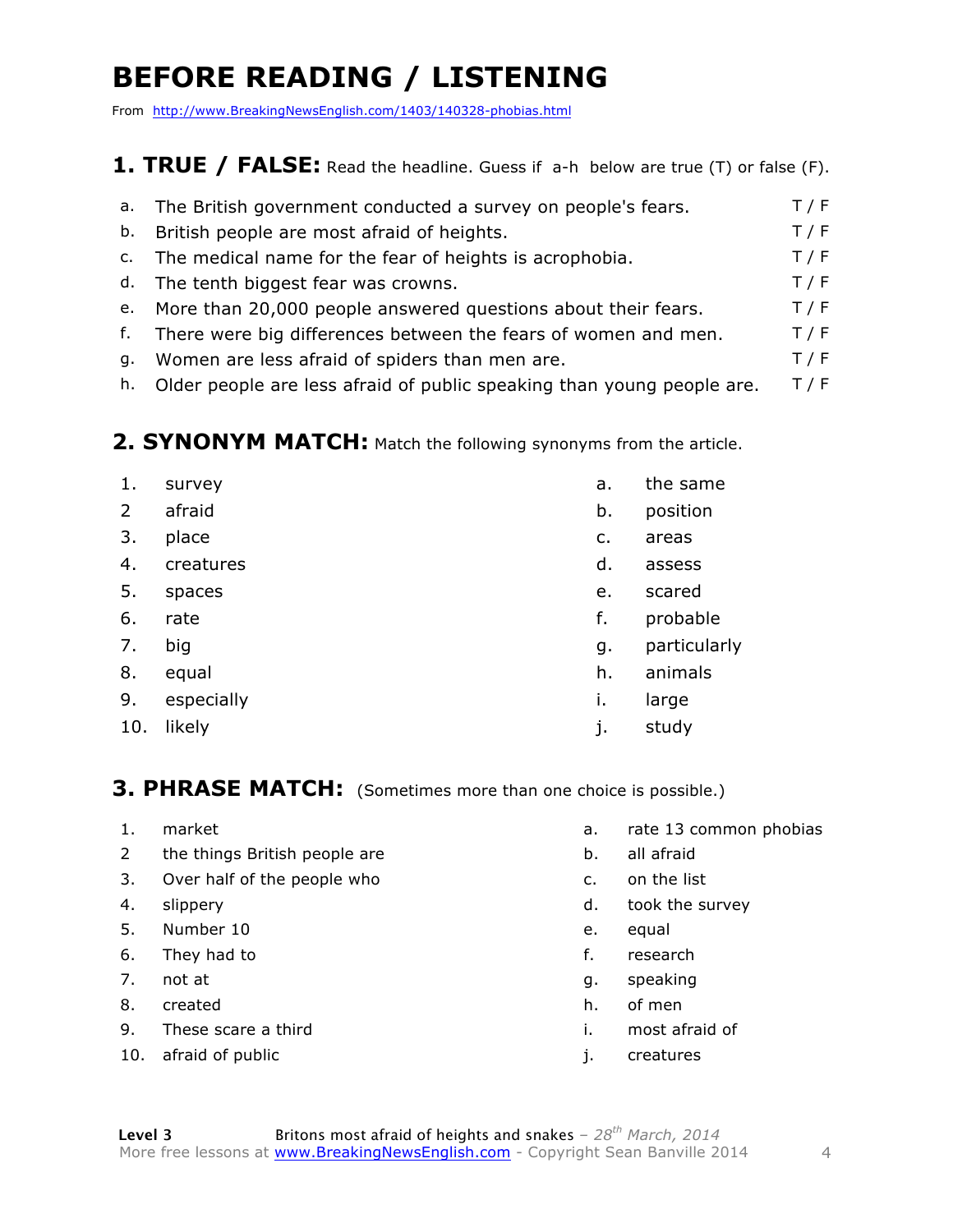### **GAP FILL**

From http://www.BreakingNewsEnglish.com/1403/140328-phobias.html

A new (1) The from an internet-based market research company shows the things British people are most (2) \_\_\_\_\_\_\_\_\_\_\_\_ of. Top of the list is heights. Over half of the people who took the survey said they had acrophobia – the (3) \_\_\_\_\_\_\_\_\_\_\_\_\_\_ name for the fear of heights. In second place was a fear of snakes, with 21 per cent of people saying they were "very afraid" of the slippery (4) \_\_\_\_\_\_\_\_\_\_\_\_. The third biggest (5) \_\_\_\_\_\_\_\_\_\_\_\_ was public speaking, with 20 per cent being "very afraid" and 36 per cent being "a little afraid" of (6) \_\_\_\_\_\_\_\_\_\_\_\_ in public. Other things that frighten people most include spiders, mice, needles and (7) The result of the sight of blood, flying, and being in small  $(8)$ Number 10 on the list was *coulrophobia* – the fear of clowns. *speaking creatures afraid injections survey spaces fear medical*

The (9) The research company asked over 2,000 people what they were afraid of. They had to rate 13 common (10) \_\_\_\_\_\_\_\_\_\_\_\_ from "not at all afraid" to "very afraid". The researchers found that there were big (11) between what men and women were afraid of, and what frightened old and young people. The researchers said: "All are not created (12) \_\_\_\_\_\_\_\_\_\_\_\_\_ when it comes to fears." The survey (13) \_\_\_\_\_\_\_\_\_\_\_\_\_\_ that more women than men were afraid of things, especially spiders. These scare a (14) \_\_\_\_\_\_\_\_\_\_\_\_ of men and about half of women. Age differences showed young people were more (15) to be afraid of public speaking. Those in the older age groups were more likely than younger people to be afraid of  $(16)$  \_\_\_\_\_\_\_\_\_\_\_\_\_\_\_. *differences likely heights phobias showed market third equal*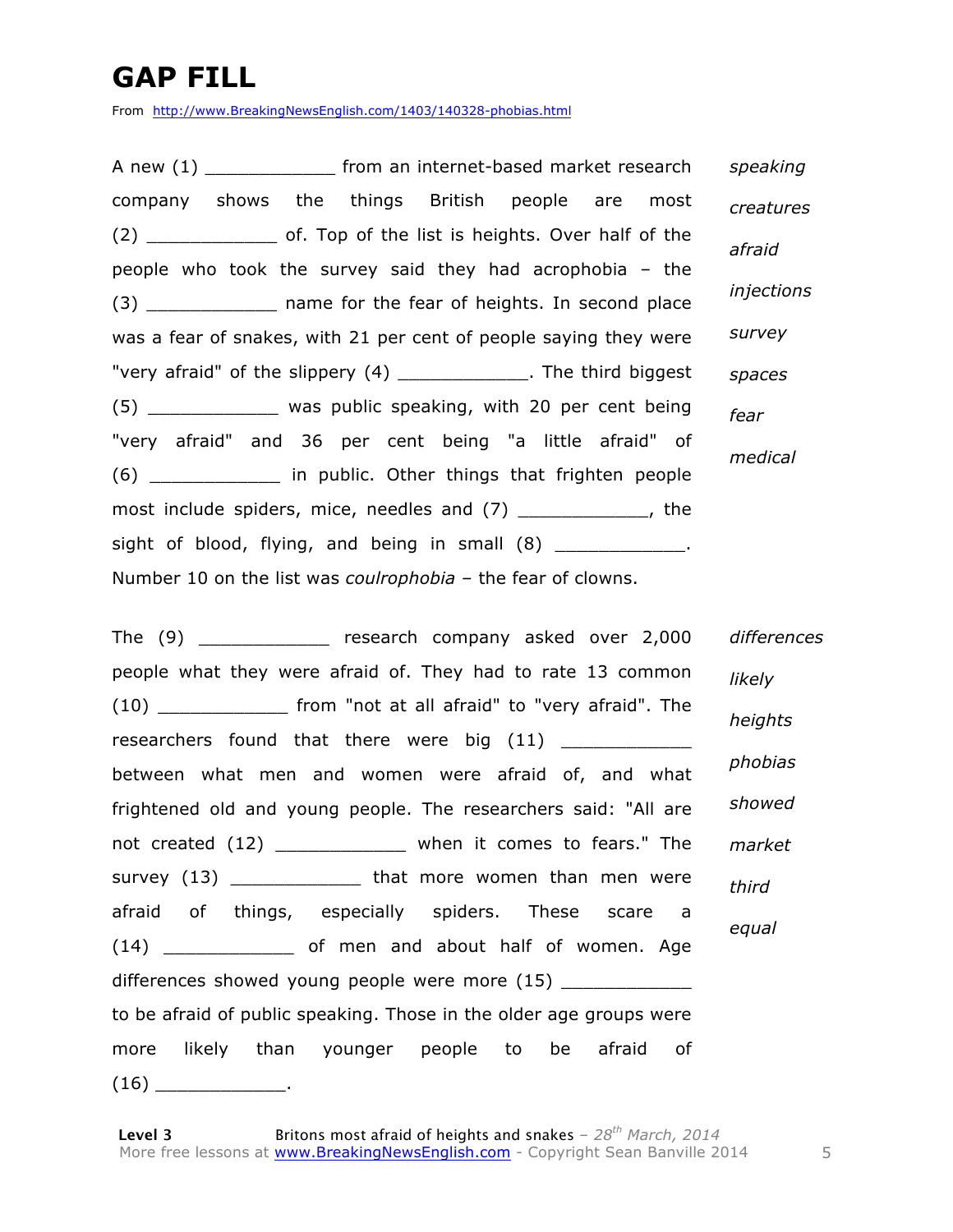#### **LISTENING – Guess the answers. Listen to check.**

From http://www.BreakingNewsEnglish.com/1403/140328-phobias.html

- 1) A new survey from an internet-based
	- a. market researchers company
	- b. marketing research company
	- c. market research company
	- d. market research companies
- 2) 21 per cent of people saying they were "very afraid" of \_\_\_\_\_\_
	- a. the slipper eel creatures
	- b. the slippery creatures
	- c. the slippery creature
	- d. the slipper eel creature
- 3) 36 per cent being "a little afraid" of \_\_\_\_\_\_
	- a. speaking in public
	- b. speaking on public
	- c. speak in inn public
	- d. speak king in public
- 4) Other things that frighten people most include spiders, mice, \_\_\_\_\_\_
	- a. needless and injections
	- b. need less and injections
	- c. needles and injections
	- d. need dolls and injections
- 5) Number 10 on the list was *coulrophobia* the \_\_\_\_\_\_\_
	- a. fear of crowns
	- b. fear of clouds
	- c. fear of clams
	- d. fear of clowns
- 6) They had to rate 13 common phobias from "not at all afraid" \_\_\_\_\_\_\_
	- a. too "very afraid"
	- b. to "very afraid"
	- c. two "very afraid"
	- d. toe "very afraid"
- 7) The researchers found that there \_\_\_\_\_\_
	- a. were big difference is
	- b. were bigger differences
	- c. were big differences
	- d. were big different sis
- 8) All are not created equal when it \_\_\_\_\_\_
	- a. comes to fears
	- b. goes to fears
	- c. takes to fears
	- d. cones to fears
- 9) more women than men were afraid of things, \_\_\_\_\_\_\_
	- a. especially spider
	- b. a specially spider
	- c. especially spiders
	- d. a specially spiders
- 10) Those in the older age groups were more likely \_\_\_\_\_\_
	- a. than youngish people
	- b. than young are people
	- c. than young all people
	- d. than younger people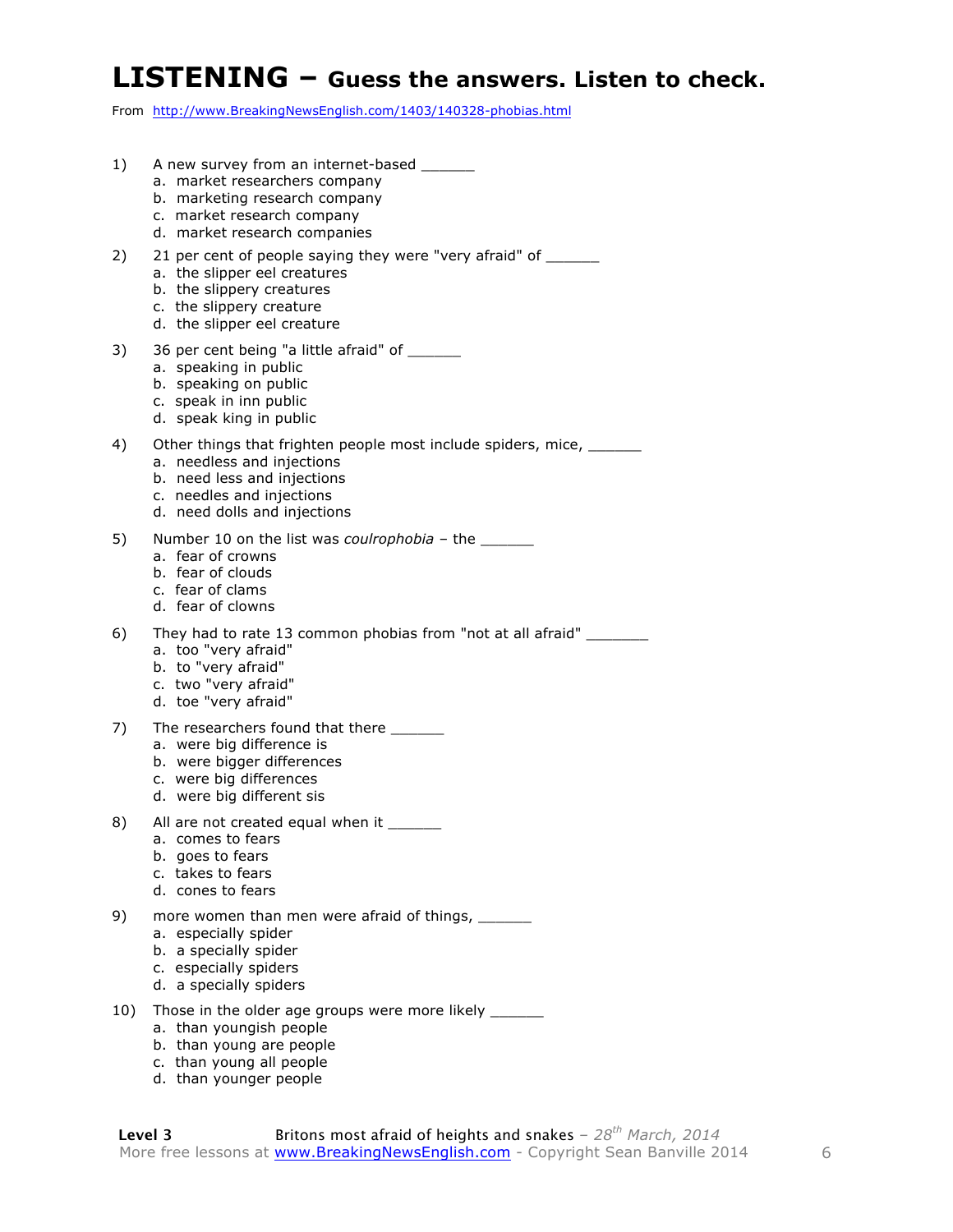#### **LISTENING – Listen and fill in the gaps**

From http://www.BreakingNewsEnglish.com/1403/140328-phobias.html

(1) an internet-based market research company shows the things British (2) afraid of. Top of the list is heights. Over half of the people who took the survey said they had acrophobia – the (3) \_\_\_\_\_\_\_\_\_\_\_\_\_\_\_\_\_\_\_ the fear of heights. In second place was a fear of snakes, with 21 per cent of people saying they were "very (4) The third biggest fear was public speaking, with 20 per cent being "very afraid" and 36 per cent being "a little afraid" of (5) \_\_\_\_\_\_\_\_\_\_\_\_\_\_\_\_\_\_\_\_\_. Other things that frighten people most include spiders, mice, needles and injections, (6) \_\_\_\_\_\_\_\_\_\_\_\_\_\_\_\_\_\_\_, flying, and being in small spaces. Number 10 on the list was *coulrophobia* – the fear of clowns.

The market research company asked over 2,000 people what they were afraid of. They (7) \_\_\_\_\_\_\_\_\_\_\_\_\_\_\_\_\_\_\_ common phobias from "not at all afraid" to "very afraid". The researchers (8) \_\_\_\_\_\_\_\_\_\_\_\_\_\_\_\_\_\_\_\_\_\_\_ were big differences between what men and women were afraid of, and what frightened old and young people. The researchers said: "All are not created equal (9) \_\_\_\_\_\_\_\_\_\_\_\_\_\_\_\_\_\_\_\_\_\_." The survey showed that more women than men were afraid of (10) \_\_\_\_\_\_\_\_\_\_\_\_\_\_\_\_\_\_\_\_\_\_. These scare a third of men and about half of women. Age differences showed young people were more (11) \_\_\_\_\_\_\_\_\_\_\_\_\_\_\_\_\_\_\_ of public speaking. Those in the older age groups were more likely than younger people (12) \_\_\_\_\_\_\_\_\_\_\_\_\_\_\_\_\_\_\_\_\_.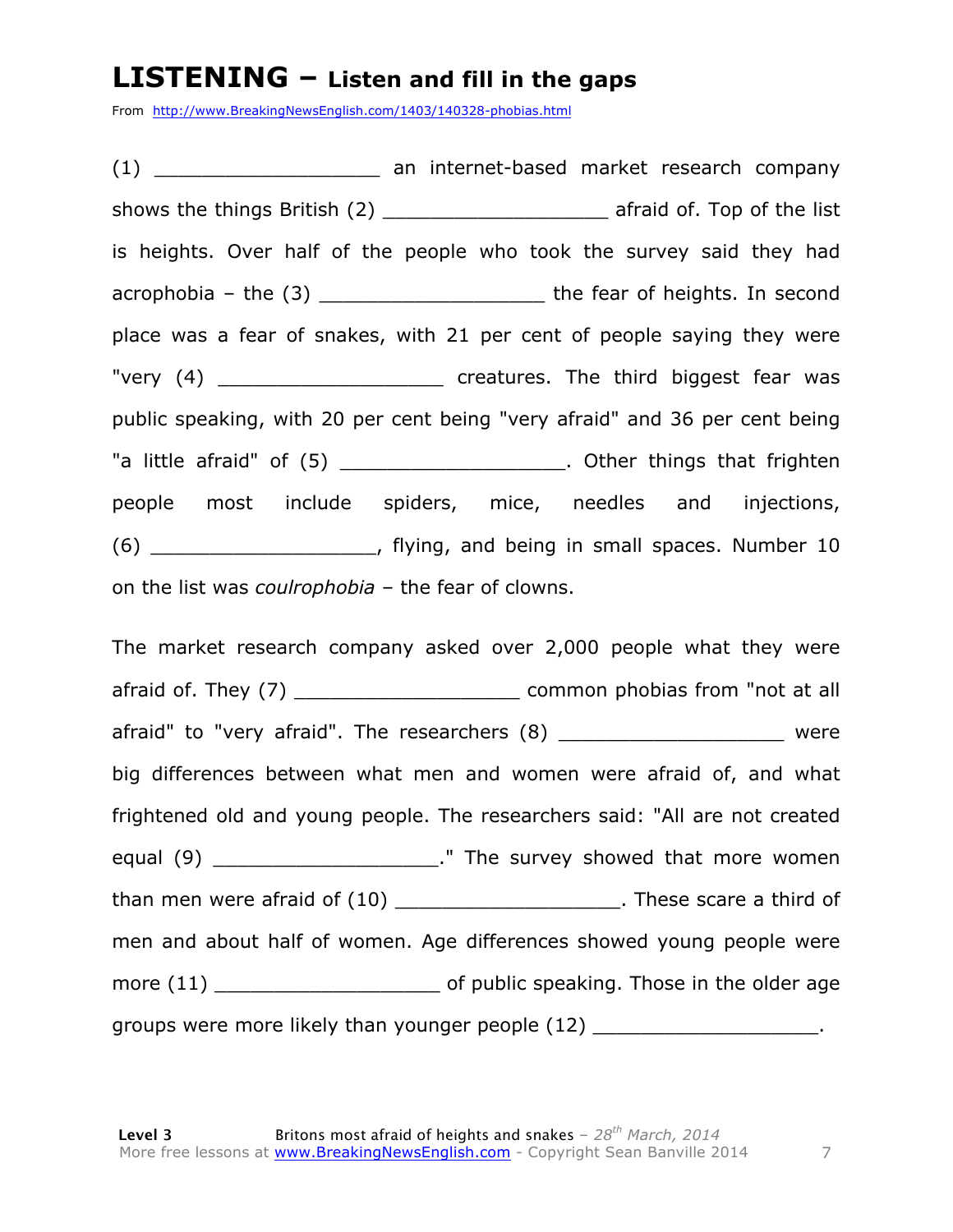### **COMPREHENSION QUESTIONS**

From http://www.BreakingNewsEnglish.com/1403/140328-phobias.html

- **1.** What kind of company made this survey?
- **2.** What are people afraid of if they have acrophobia?
- **3.** What was number three on the list of fears?
- **4.** What are people afraid of the sight of?
- **5.** Where on the list was the fear of clowns?
- **6.** How many people took the survey?
- **7.** How many phobias did people have to rate?
- **8.** What groups of people were frightened of different things?
- **9.** How many men were afraid of spiders?
- **10.** Who was more likely to be afraid of heights?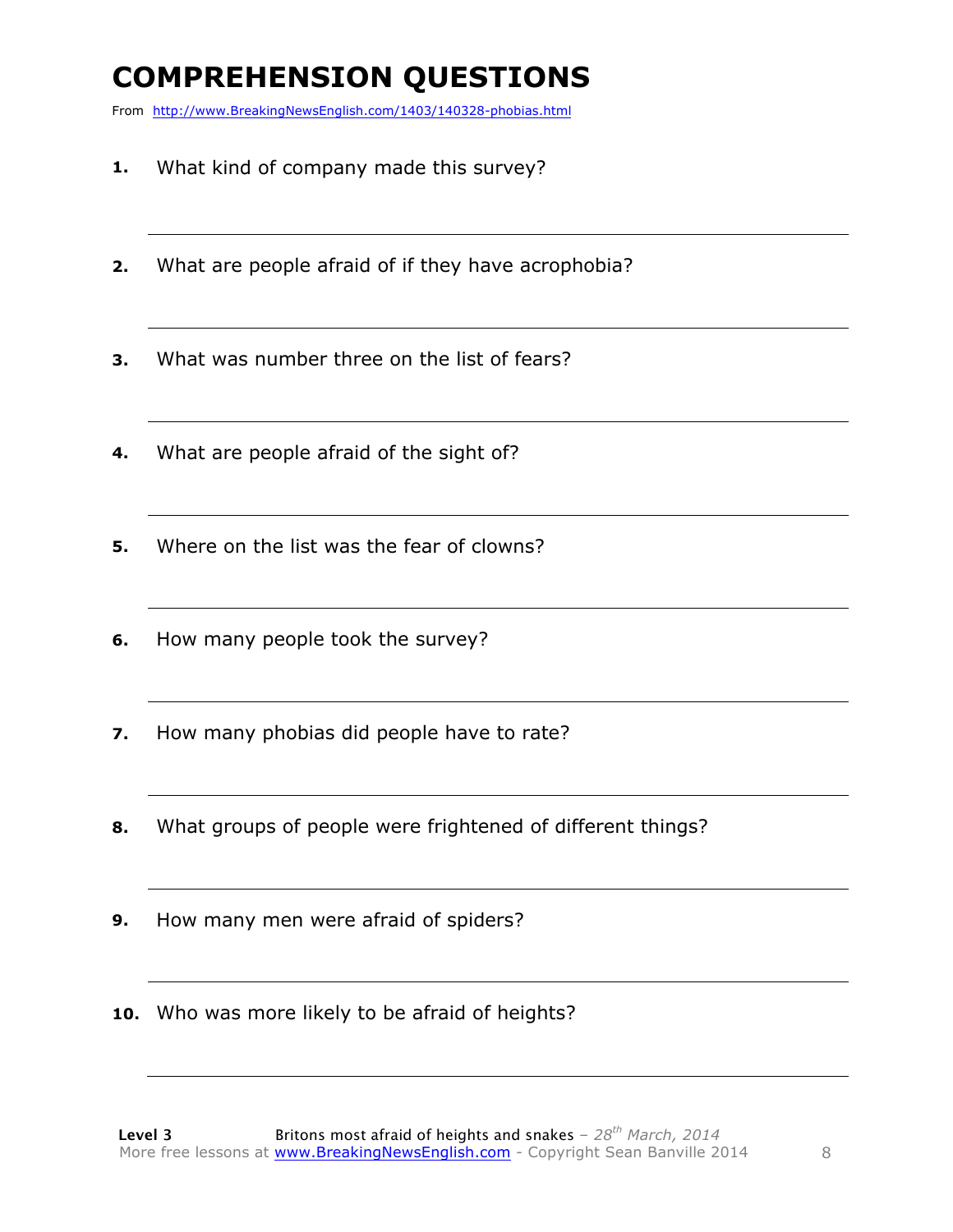# **MULTIPLE CHOICE - QUIZ**

From http://www.BreakingNewsEnglish.com/1403/140328-phobias.html

| 1. | What kind of company made this<br>survey?             | 6.  | How many people took the survey?                              |
|----|-------------------------------------------------------|-----|---------------------------------------------------------------|
|    | a) a medicine company                                 |     | a) $12,000$                                                   |
|    | b) a horror movie company                             |     | b) 20,000                                                     |
|    | c) a newspaper company                                |     | c) more than $2,000$                                          |
|    | d) a market research company                          |     | d) just less than 2,000                                       |
| 2. | What are people afraid of if they have<br>acrophobia? | 7.  | How many phobias did people have to<br>rate?                  |
|    | a) spiders                                            |     | a) $13$                                                       |
|    | b) heights                                            |     | b) $12$                                                       |
|    | c) public speaking                                    |     | c) $11$                                                       |
|    | d) blood                                              |     | $d)$ 10                                                       |
| 3. | What was number three on the list of<br>fears?        | 8.  | What groups of people were frightened<br>of different things? |
|    | a) injections                                         |     | a) rich / poor; healthy / unhealthy                           |
|    | b) snakes                                             |     | b) strong / weak; fat / thin                                  |
|    | c) spiders                                            |     | c) men / women; old / young                                   |
|    | d) public speaking                                    |     | d) big / small; fit / unfit                                   |
| 4. | What are people afraid of the sight of?               | 9.  | How many men were afraid of spiders?                          |
|    | a) themselves                                         |     | a) four-fifths                                                |
|    | b) their own shadow                                   |     | b) a third                                                    |
|    | c) blood                                              |     | c) three-quarters                                             |
|    | d) speaking                                           |     | d) half                                                       |
| 5. | Where on the list was the fear of<br>clowns?          | 10. | Who was more likely to be afraid of<br>heights?               |
|    | a) $7$                                                |     | a) older people                                               |
|    | b)8                                                   |     | b) pilots                                                     |
|    | c)9                                                   |     | c) miners                                                     |
|    | $d)$ 10                                               |     | d) sick people                                                |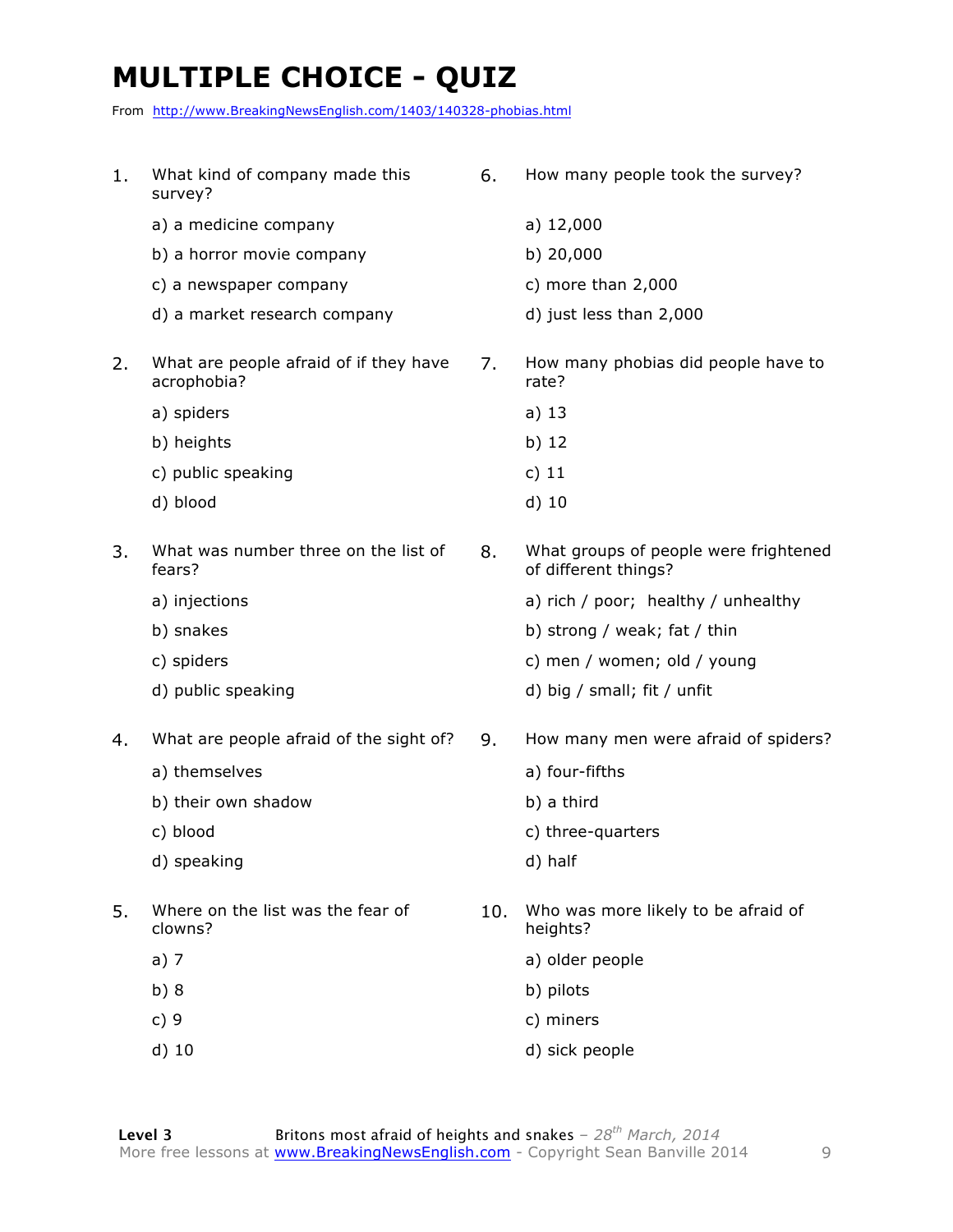# **ROLE PLAY**

From http://www.BreakingNewsEnglish.com/1403/140328-phobias.html

#### **Role A – Horror movies**

You think horror movies are the scariest things. Tell the others three reasons why. Tell them things that aren't so scary about their things. Also, tell the others which is the least scary of these (and why): rollercoasters, public speaking or ghosts.

#### **Role B – Rollercoasters**

You think rollercoasters is the scariest thing. Tell the others three reasons why. Tell them things that aren't so scary about their things. Also, tell the others which is the least scary of these (and why): horror movies, public speaking or ghosts.

#### **Role C – Public speaking**

You think public speaking is the scariest thing. Tell the others three reasons why. Tell them things that aren't so scary about their things. Also, tell the others which is the least scary of these (and why): rollercoasters, horror movies or ghosts.

#### **Role D – Ghosts**

You think ghosts the scariest things. Tell the others three reasons why. Tell them things that aren't so scary about their things. Also, tell the others which is the least scary of these (and why): rollercoasters, public speaking or horror movies.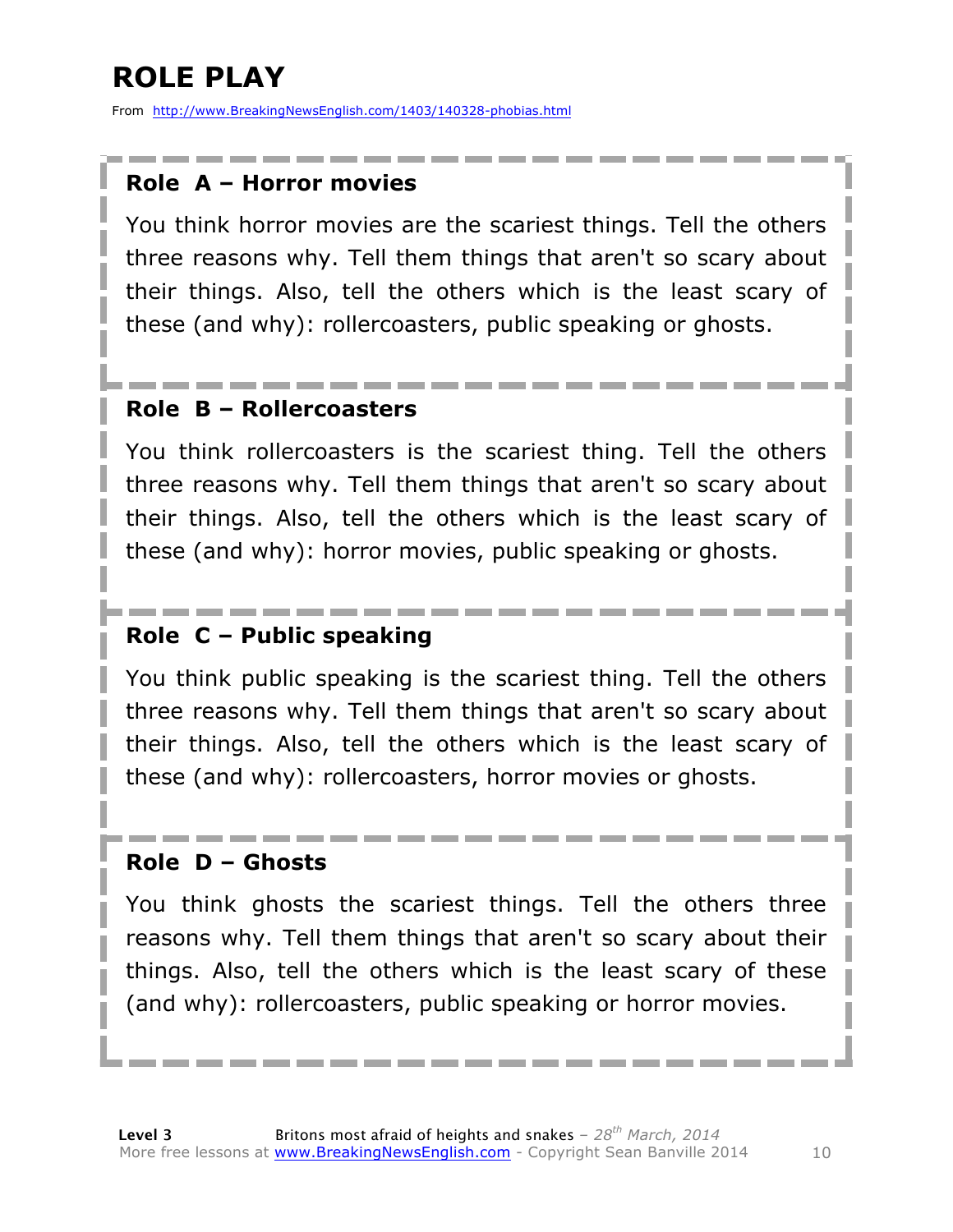# **AFTER READING / LISTENING**

From http://www.BreakingNewsEnglish.com/1403/140328-phobias.html

1. WORD SEARCH: Look in your dictionary / computer to find collocates, other meanings, information, synonyms … for the words 'afraid' and 'fear'.

| afraid | fear |
|--------|------|
|        |      |
|        |      |
|        |      |

- Share your findings with your partners.
- Make questions using the words you found.
- Ask your partner / group your questions.

**2. ARTICLE QUESTIONS:** Look back at the article and write down some questions you would like to ask the class about the text.

- Share your questions with other classmates / groups.
- Ask your partner / group your questions.

**3. GAP FILL:** In pairs / groups, compare your answers to this exercise. Check your answers. Talk about the words from the activity. Were they new, interesting, worth learning…?

4. VOCABULARY: Circle any words you do not understand. In groups, pool unknown words and use dictionaries to find their meanings.

**5. TEST EACH OTHER:** Look at the words below. With your partner, try to recall how they were used in the text:

| • research    | $\cdot$ 13          |
|---------------|---------------------|
| • took        | $\bullet$ big       |
| • second      | • equal             |
| • third       | • especially        |
| $\cdot$ sight | • showed            |
| 10<br>٠       | groups<br>$\bullet$ |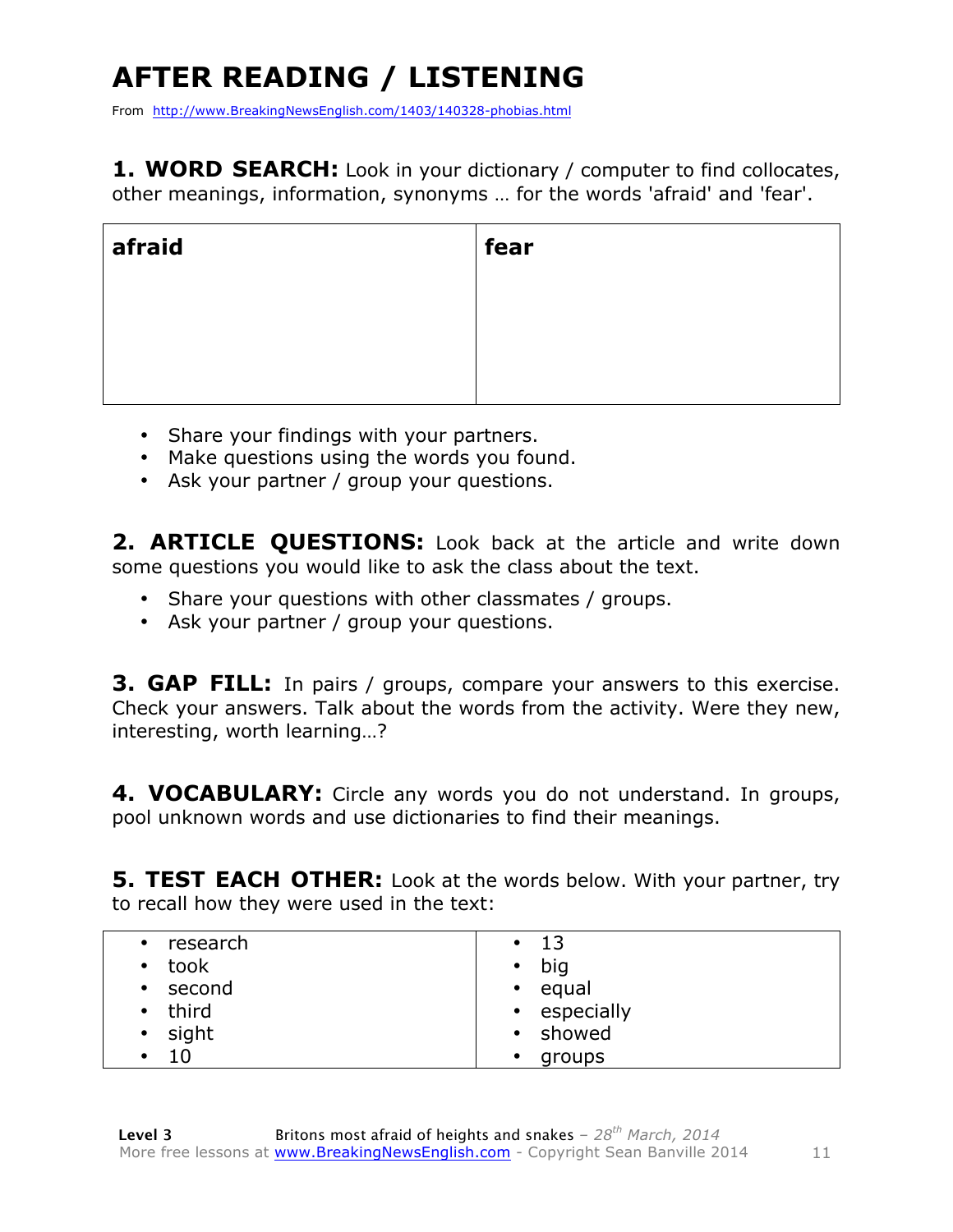# **FEAR SURVEY**

From http://www.BreakingNewsEnglish.com/1403/140328-phobias.html

Write five GOOD questions about fear in the table. Do this in pairs. Each student must write the questions on his / her own paper.

When you have finished, interview other students. Write down their answers.

|      | STUDENT 1 | STUDENT 2 | STUDENT 3 |
|------|-----------|-----------|-----------|
| Q.1. |           |           |           |
| Q.2. |           |           |           |
| Q.3. |           |           |           |
| Q.4. |           |           |           |
| Q.5. |           |           |           |

- Now return to your original partner and share and talk about what you found out. Change partners often.
- Make mini-presentations to other groups on your findings.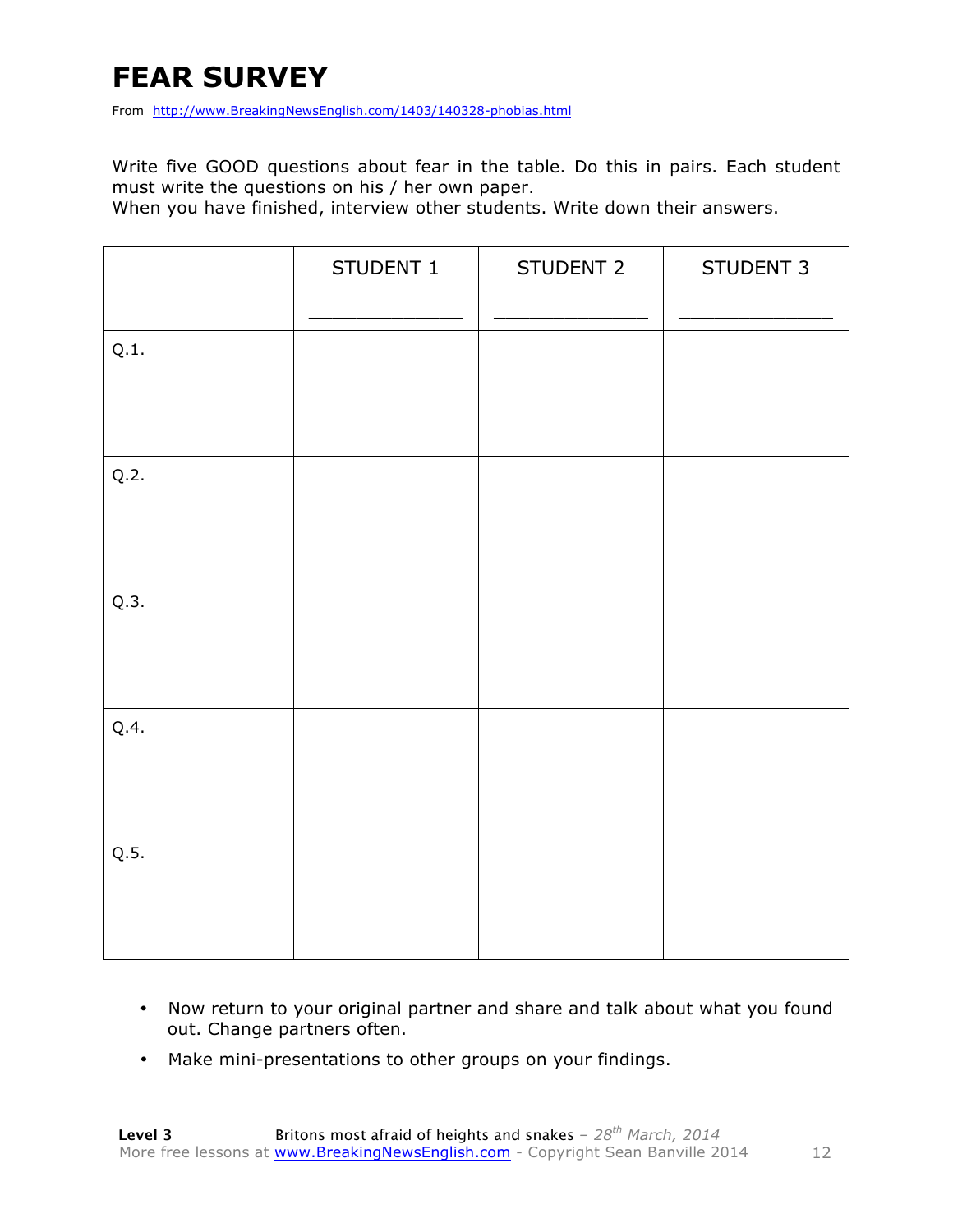# **FEAR DISCUSSION**

STUDENT A's QUESTIONS (Do not show these to student B)

- a) What did you think when you read the headline?
- b) What springs to mind when you hear the word 'fear'?
- c) What are you most afraid of and why?
- d) Why are we afraid of things that are not dangerous?
- e) What was your biggest fear when you were a child?
- f) Have you ever overcome a fear?
- g) Are people in different countries afraid of different things?
- h) What do you do when you are really scared?
- i) How could you get over one of your fears?
- j) Is fear healthy?

*Britons most afraid of heights and snakes – 28th March, 2014* Thousands more free lessons at www.BreakingNewsEnglish.com

-----------------------------------------------------------------------------

### **FEAR DISCUSSION**

STUDENT B's QUESTIONS (Do not show these to student A)

- a) Did you like reading this article? Why/not?
- b) Do you know anyone who is afraid of many things?
- c) What different things are men and women afraid of?
- d) How could someone get over his or her fear of spiders?
- e) Some people are afraid of cheese. Why?
- f) What do people do who are afraid of technology?
- g) Are you afraid of public speaking?
- h) Are you afraid of making mistakes in English?
- i) Do you know anyone who is not scared of anything?
- j) What questions would you like to ask a phobia expert?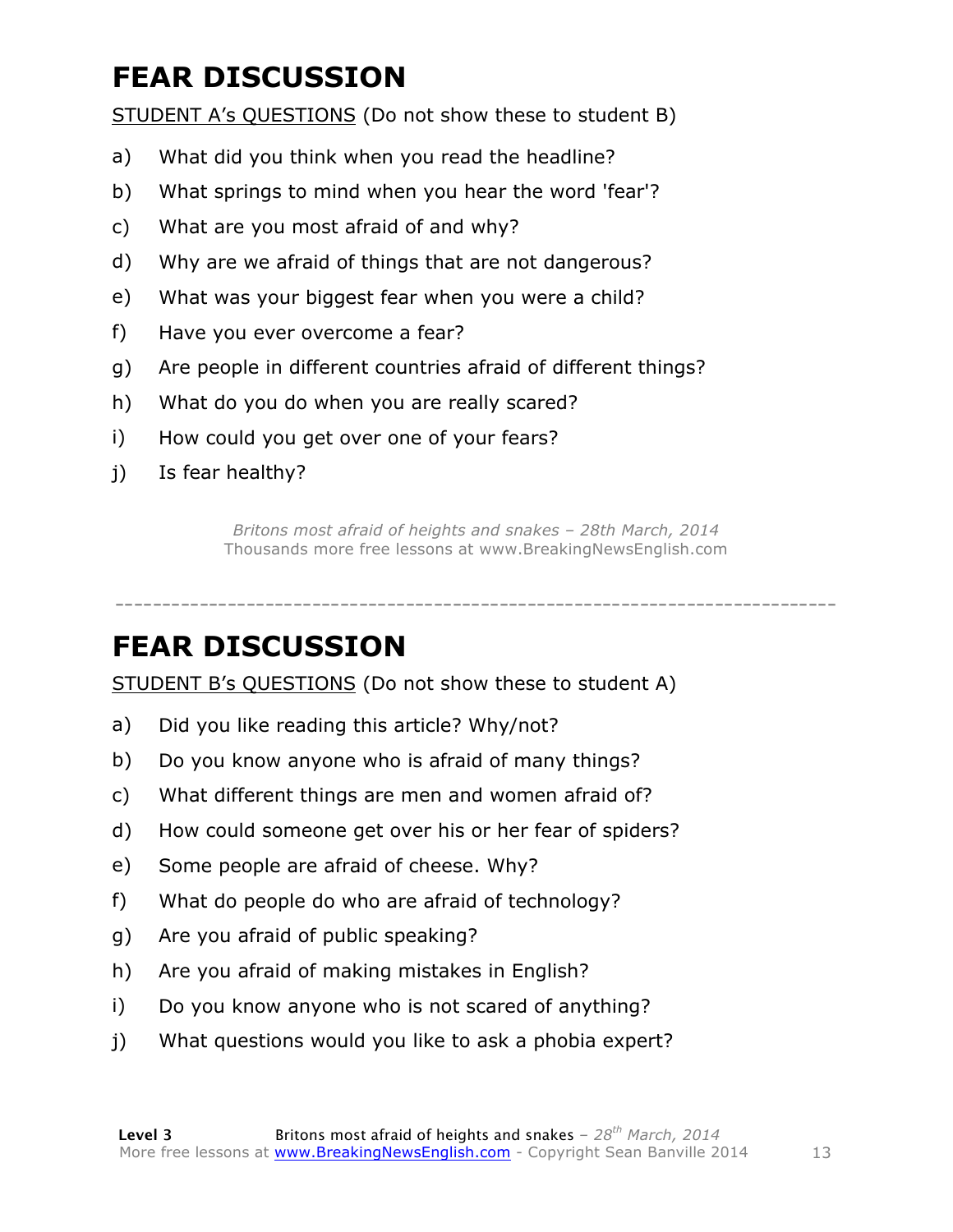### **DISCUSSION (Write your own questions)**

STUDENT A's QUESTIONS (Do not show these to student B)

| 1. | <u> 1989 - Jan James James Barnett, fransk politik (d. 1989)</u>                                                      |
|----|-----------------------------------------------------------------------------------------------------------------------|
|    |                                                                                                                       |
| 2. |                                                                                                                       |
| 3. |                                                                                                                       |
|    |                                                                                                                       |
| 4. | <u> 1980 - Johann John Stone, mars eta biztanleria (h. 1980).</u>                                                     |
| 5. | <u> 1989 - Andrea Station Barbara, amerikan personal di personal dengan personal dengan personal dengan personal </u> |
| 6. |                                                                                                                       |
|    | $\sigma$ $\cdots$ $\sigma$ $\cdots$ $\cdots$ $\sigma$ $\cdots$ $\sigma$                                               |

Copyright © www.BreakingNewsEnglish.com 2014

# **DISCUSSION (Write your own questions)**

STUDENT B's QUESTIONS (Do not show these to student A)

| 1. | <u> 1980 - Andrea Barbara, poeta esperanto-</u>                                                                      |  |
|----|----------------------------------------------------------------------------------------------------------------------|--|
|    |                                                                                                                      |  |
| 2. | <u> 1980 - Jan James James James James James James James James James James James James James James James James J</u> |  |
| 3. |                                                                                                                      |  |
| 4. |                                                                                                                      |  |
|    |                                                                                                                      |  |
| 5. | <u> 1980 - Johann Barbara, martin amerikan ba</u>                                                                    |  |
| 6. |                                                                                                                      |  |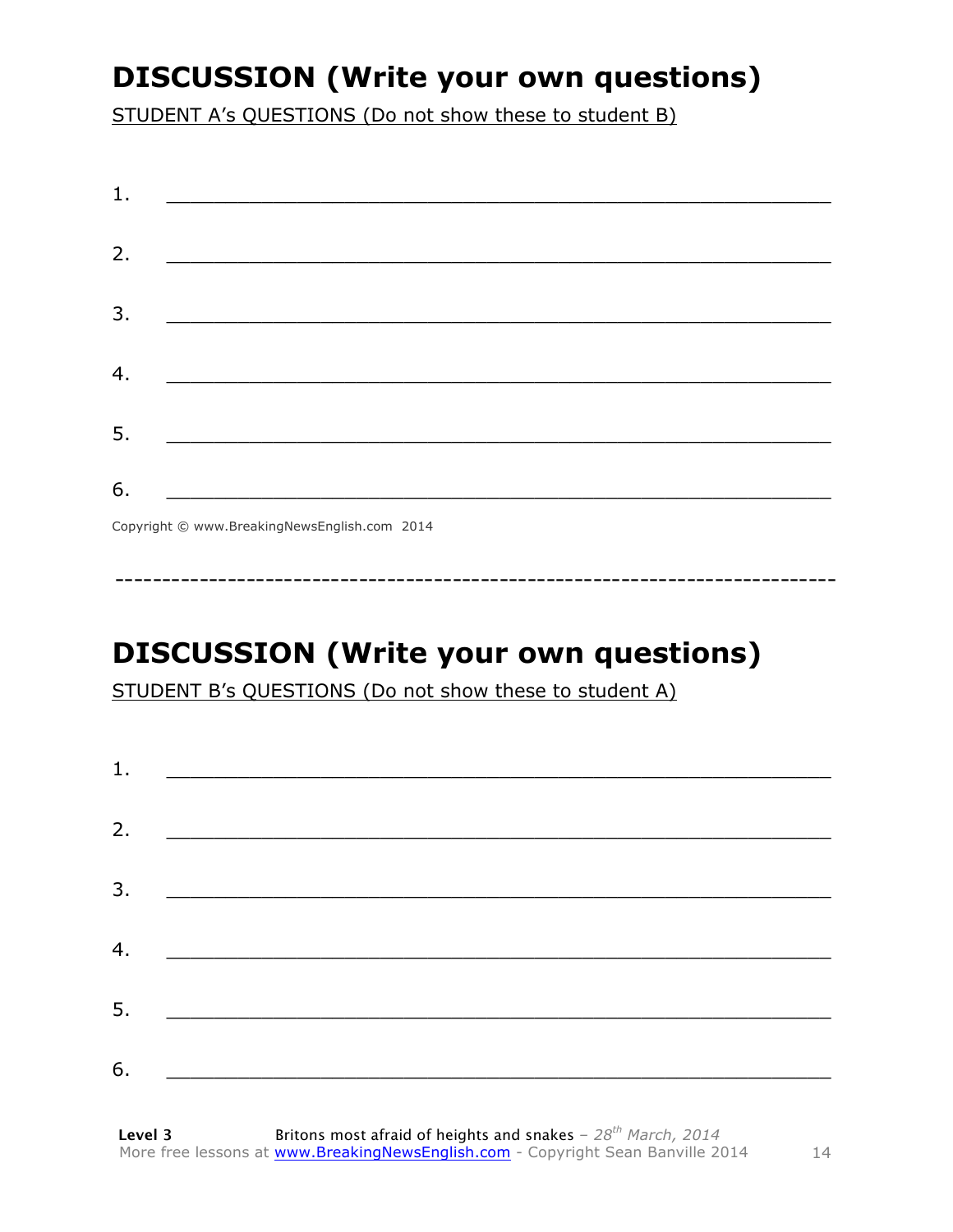### **LANGUAGE - CLOZE**

From http://www.BreakingNewsEnglish.com/1403/140328-phobias.html

A new survey from an internet-based market research company (1) the things British people are most afraid of. Top of the (2) \_\_\_\_\_ is heights. Over half of the people who took the survey said they had acrophobia  $-$  the  $(3)$  \_\_\_\_ name for the fear of heights. In second place was a fear of snakes, with 21 per cent of people saying they were "very afraid" of the  $(4)$  \_\_\_\_ creatures. The third biggest fear was public speaking, with 20 per cent being "very afraid" and 36 per cent being "a little afraid" of speaking in public. Other things that (5) \_\_\_\_ people most include spiders, mice, needles and injections, the (6) \_\_\_\_ of blood, flying, and being in small spaces. Number 10 on the list was *coulrophobia* – the fear of clowns.

The market research company asked over 2,000 people what they were afraid of. They had to (7) \_\_\_\_ 13 common phobias from "not at all afraid" to "very afraid". The researchers found that there were big  $(8)$  between what men and women were afraid of, and what frightened old and young people. The researchers said: "All are not created equal when it (9) \_\_\_\_ to fears." The survey showed that more women than men were afraid of things, especially spiders. These scare a (10) of men and about half of women. Age differences showed young people were more (11) \_\_\_\_ to be afraid of public speaking. Those in the older age (12) \_\_\_\_ were more likely than younger people to be afraid of heights.

#### **Put the correct words from the table below in the above article.**

| 1.  | (a) | showing        | (b) | shower      | (c) | shows      | (d) | show        |
|-----|-----|----------------|-----|-------------|-----|------------|-----|-------------|
| 2.  | (a) | list           | (b) | league      | (c) | table      | (d) | items       |
| 3.  | (a) | medical        | (b) | medicine    | (c) | medic      | (d) | medically   |
| 4.  | (a) | slippery       | (b) | slipped     | (c) | slip-on    | (d) | slips       |
| 5.  | (a) | afraid         | (b) | frighten    | (c) | scary      | (d) | terror      |
| 6.  | (a) | view           | (b) | appearance  | (c) | look       | (d) | sight       |
| 7.  | (a) | bate           | (b) | gate        | (c) | rate       | (d) | late        |
| 8.  | (a) | similarity     | (b) | sameness    | (c) | equals     | (d) | differences |
| 9.  | (a) | comes          | (b) | goes        | (c) | needs      | (d) | has         |
| 10. | (a) | three-quarters | (b) | third       | (c) | whole      | (d) | two-thirds  |
| 11. | (a) | liked          | (b) | likely      | (c) | likeliness | (d) | liking      |
| 12. | (a) | sections       | (b) | departments | (c) | groups     | (d) | gangs       |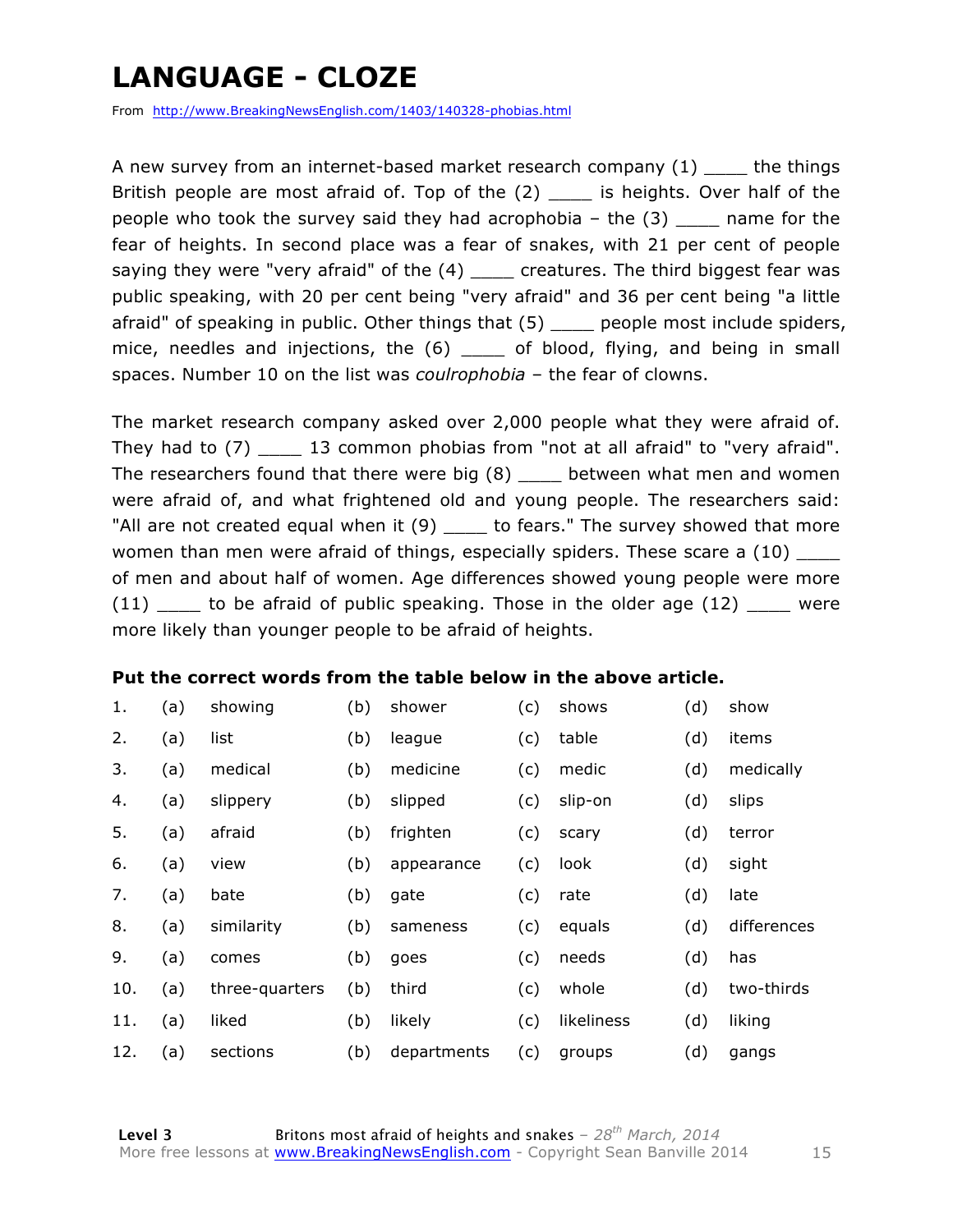# **SPELLING**

From http://www.BreakingNewsEnglish.com/1403/140328-phobias.html

#### **Paragraph 1**

- 1. A new vsryue
- 2. the emdacli name for the fear of heights
- 3. afraid of the slippery urstacree
- 4. Other things that ngerithf people
- 5. needles and tcniiojens
- 6. the sight of lodob

#### **Paragraph 2**

- 7. The market ahrsrcee company
- 8. rate 13 common phsabio
- 9. there were big fcinesdeerf
- 10. men were afraid of things, ceelpasily spiders
- 11. more lkilye to be afraid of public speaking
- 12. the older age rupogs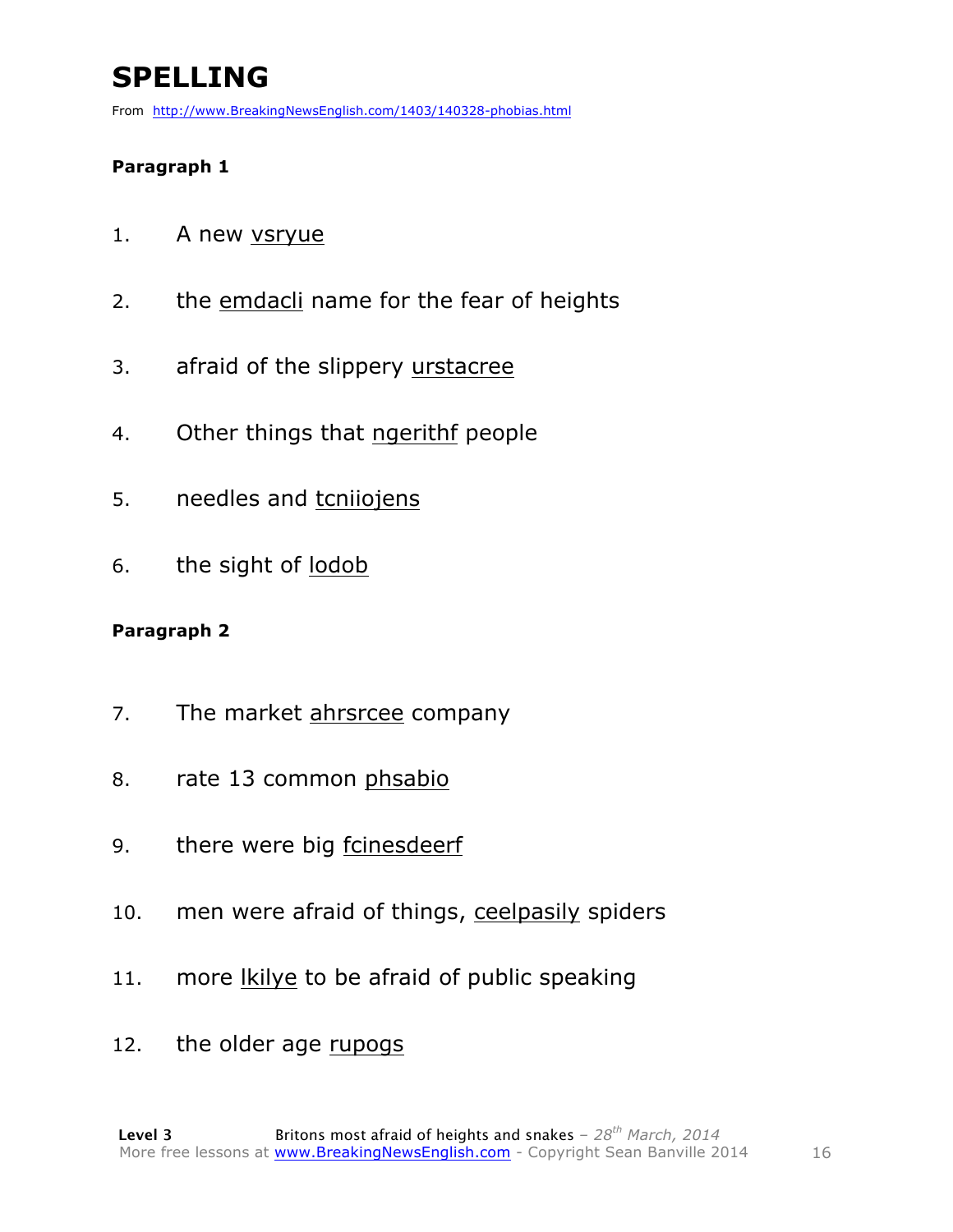### **PUT THE TEXT BACK TOGETHER**

From http://www.BreakingNewsEnglish.com/1403/140328-phobias.html

#### **Number these lines in the correct order.**

- ( *1* ) A new survey from an internet-based market research company shows the things British people are most
- ( ) people. The researchers said: "All are not created equal when it comes to fears." The survey showed
- ( ) speaking. Those in the older age groups were more likely than younger people to be afraid of heights.
- ( ) differences between what men and women were afraid of, and what frightened old and young
- ( ) being "very afraid" and 36 per cent being "a little afraid" of speaking in public. Other things that frighten
- ( ) people most include spiders, mice, needles and injections, the sight of blood, flying, and being
- ( ) name for the fear of heights. In second place was a fear of snakes, with 21 per cent of people saying they were "very
- ( ) afraid" of the slippery creatures. The third biggest fear was public speaking, with 20 per cent
- ( ) phobias from "not at all afraid" to "very afraid". The researchers found that there were big
- $($ ) in small spaces. Number 10 on the list was coulrophobia the fear of clowns.
- ( ) of women. Age differences showed young people were more likely to be afraid of public
- ( ) afraid of. Top of the list is heights. Over half of the people who took the survey said they had acrophobia – the medical
- ( ) that more women than men were afraid of things, especially spiders. These scare a third of men and about half
- ( ) The market research company asked over 2,000 people what they were afraid of. They had to rate 13 common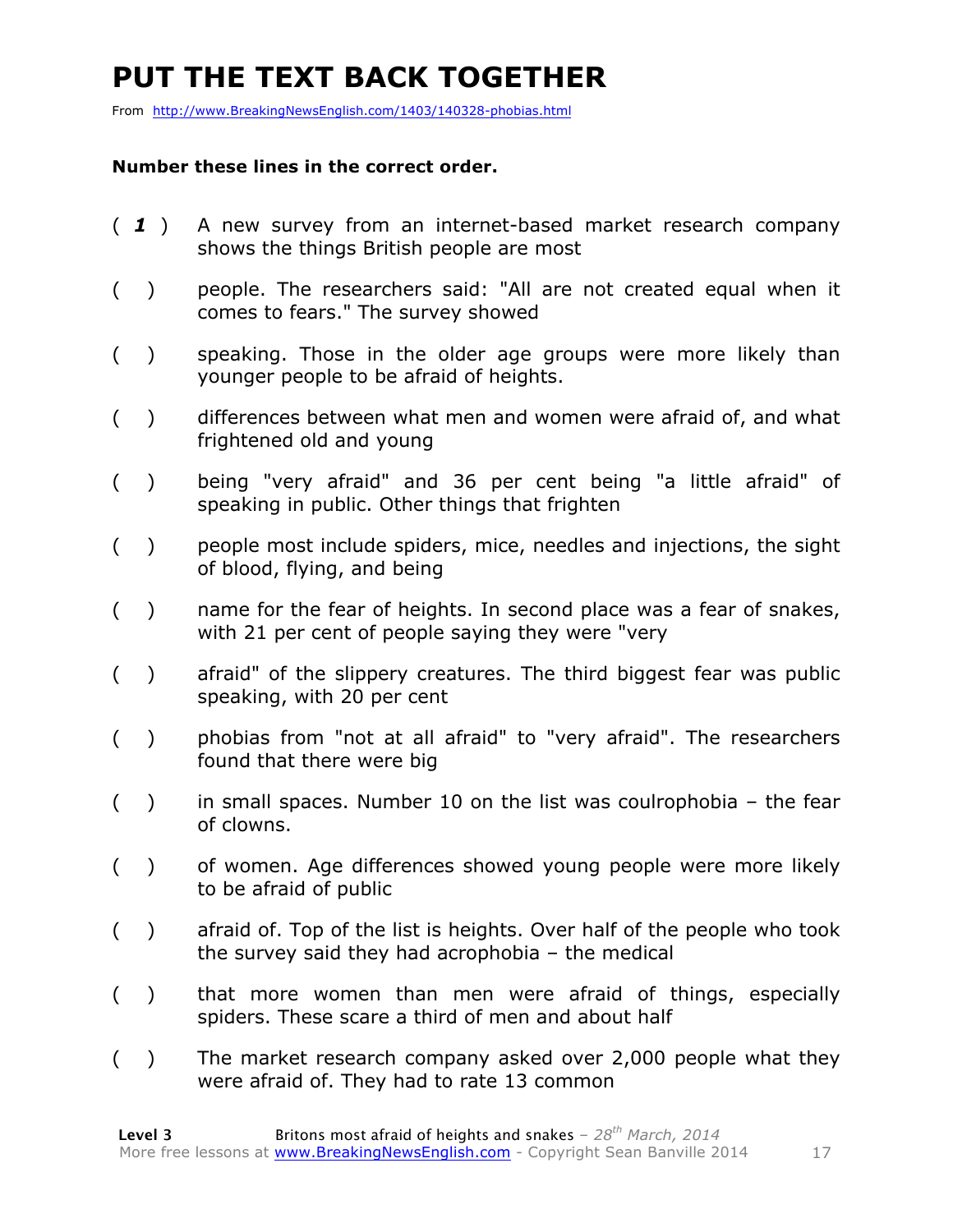## **PUT THE WORDS IN THE RIGHT ORDER**

From http://www.BreakingNewsEnglish.com/1403/140328-phobias.html

- 1. From an internet-based market research company.
- 2. The things British people are most afraid of.
- 3. Half of the people who took the survey.
- 4. The third biggest fear was public speaking.
- 5. Other things that frighten people most include spiders.
- 6. They had to rate 13 common phobias.
- 7. Differences between what men and women were afraid of.
- 8. All are not created equal when it comes to fears.
- 9. These scare a third of men and about half of women.
- 10. More likely than younger people to be afraid of heights.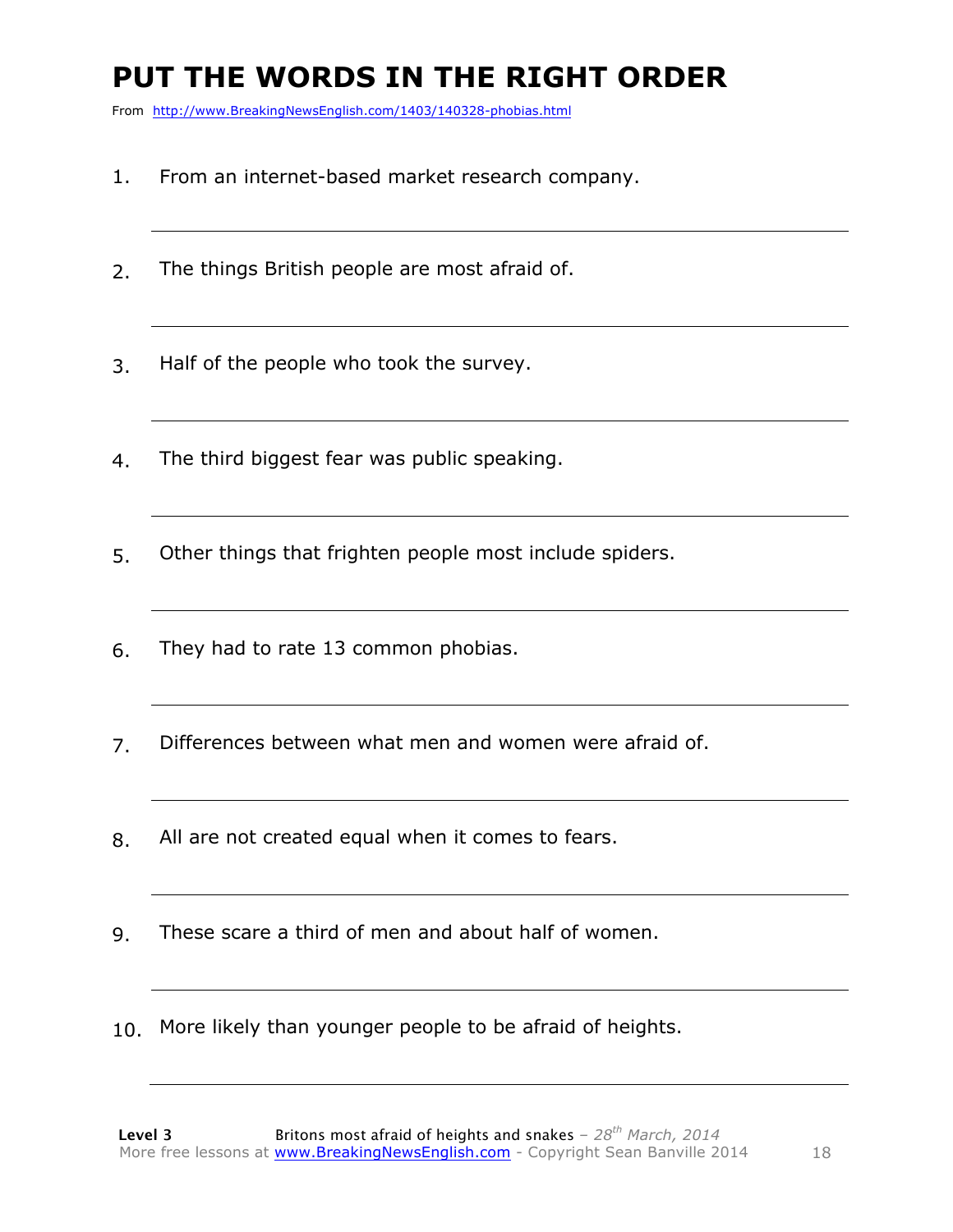# **CIRCLE THE CORRECT WORD (20 PAIRS)**

From http://www.BreakingNewsEnglish.com/1403/140328-phobias.html

A new *survey / question* from an internet-based market research company shows the things British people are most *fear / afraid* of. Top of the list is heights. Over half *for / of* the people who *took / taken* the survey said they had acrophobia – the *medicine / medical* name for the fear of heights. In second *place / location* was a fear of snakes, with 21 per cent of people saying they were "very afraid" of the *slippery / slipping* creatures. The third biggest fear was public speaking, with 20 per cent *being / was* "very afraid" and 36 per cent being "a little afraid" of speaking in public. Other things that frighten people most *exclude / include* spiders, mice, needles and injections, the sight of blood, flying, and being in small *spaces / space*. Number 10 on the list was *coulrophobia* – the fear of clowns.

The market research company asked *over / more* 2,000 people what they were afraid of. They had to *grate / rate* 13 common phobias from "not at *every / all* afraid" to "very afraid". The researchers found that there were big *differences / different* between what men and women were afraid of, and *what frightened / afraid* old and young people. The researchers said: "All are not created *equals / equal* when it comes to fears." The survey showed that more women than men were afraid of things, *special / especially* spiders. These scare a *third / thirdly* of men and about half of women. Age differences showed young people were more *likely / liked* to be afraid of public speaking. Those in the older age groups were more likely than younger people to be afraid of *heights / hates*.

#### **Talk about the connection between each pair of words in italics, and why the correct word is correct.**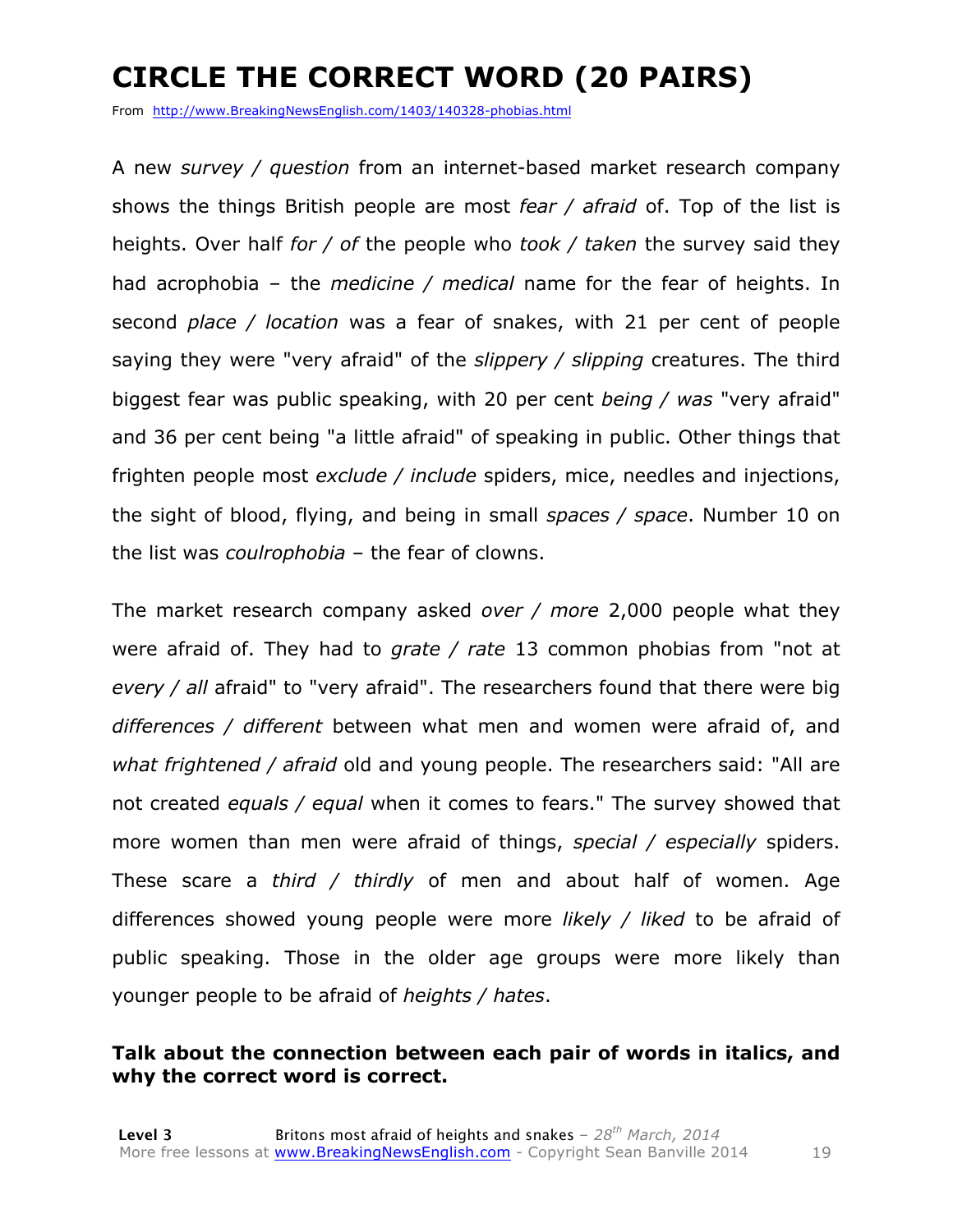#### **INSERT THE VOWELS (a, e, i, o, u)**

From http://www.BreakingNewsEnglish.com/1403/140328-phobias.html

\_ n \_ w s \_ r v \_ y fr \_ m \_ n \_ n t \_ r n \_ t - b \_ s \_ d m \_ r k \_ t r \_ s \_ \_ rch c mp ny sh ws th th ngs Br t sh p pl r m st  $_\text{fr}$  d  $_\text{f}$ . T  $_\text{p}$   $_\text{f}$  th  $_\text{l}$  ist  $_\text{c}$  s h  $_\text{g}$  ghts.  $_\text{v}$  r h  $_\text{l}$  if  $_\text{f}$  th p p l wh t  $k$  th s rv y s d th y h d cr ph b  $-$  th  $m_d_c$   $-$  l n  $m_f$  f  $r$  th  $f$   $r$   $-$  f h  $-$  ghts.  $-$  n s  $-$  c  $-$  nd  $p l_c w_s$  fr fsn ks, w th 21 p  $r$  c nt fp pl  $s_y$ ng th y w r "v ry fr d" f th sl pp ry  $cr_t$ <sub>\_t</sub>\_r\_s. Th\_ th\_rd b\_gg\_st f\_\_r w\_s p\_bl\_c sp  $k$  ng, w th 20 p  $r$  c nt b  $nq$  "v ry  $fr$  d" nd 36  $p r c_n t b_n q''$  | ttl fr d" f sp  $k_n q$  $p$  bl  $c.$  th  $r$  th ngs th t fr ght n  $p$  pl  $m$  st ncl d sp d rs,  $m c$ ,  $n$  dl s  $nd$  nj ct  $ns$ , th s qht f  $bl\_d$ , fly\_ng, \_nd  $bl\_ng$  \_ng \_n sm\_ll sp\_c\_s. N\_mb\_r 10 \_ n th \_ l \_ st w \_ s *c \_ \_ l r \_ p h \_ b \_ \_* – t h \_ f \_ \_ r \_ f cl \_ wns.

 $Th$   $m$ <sub>rk</sub>  $t$  r  $s$   $r$   $r$ ch  $c$   $mp$   $ny$   $sk$   $d$   $v$   $r$  2,000  $p$   $p$ wh\_t th\_y w\_r\_ \_fr\_\_d \_f. Th\_y h\_d t\_ r\_t\_ 13 c\_mm\_n ph b s fr  $m$  "n t t  $||$  fr  $d$ " t " $v$  ry  $f$ r  $d$ ". Th  $r_s$ \_rch\_rs f\_\_nd th\_t th\_r\_ w\_r\_ b\_g d\_ff\_r\_nc\_s  $b$ \_tw\_\_n wh\_t m\_n \_nd w\_m\_n w\_r\_ \_fr\_\_d \_f, \_nd wh\_t fr\_ght\_n\_d \_ld \_nd  $y$ \_\_ng  $p$ \_\_pl\_. Th\_ r\_s\_\_rch\_rs  $s$  d: " II r ntcr td q I whn tcmst  $f$  rs." Th  $s$  rv  $y$  sh  $w$  d th  $t$  m  $r$   $w$  m  $n$  th  $n$  m  $n$ w r  $f$ r d  $f$  th ngs,  $sp$  c lly sp d rs. Th s sc r  $\_$  th rd  $\_$ f m  $\_$ n  $\_$ nd  $\_$ b  $\_$ t h  $\_$ lf  $\_$ f w  $\_$ m  $\_$ n.  $\_$ g  $\_$ d  $ff$  r  $nc$  s sh  $w$  d  $y$   $ng$   $p$   $pl$   $w$   $r$   $m$   $r$   $l$   $k$   $ly$   $t$  $b$  \_  $fr_{-}$  d  $_f$  p  $bl_{-}$  c sp  $_k$  k  $n$ g. Th  $s_{-}$   $-$  n th  $_{-}$   $ld_{-}$ r  $-g_{-}$  $gr_{\perp}$ ps w\_r\_ m\_r\_ l\_k\_ly th\_n y\_\_ng\_r p\_\_pl\_ t\_ b\_  $_{\rm{}}$  fr $_{\rm{}}$   $_{\rm{}}$  d  $_{\rm{}}$  f h $_{\rm{}}$   $_{\rm{}}$  ghts.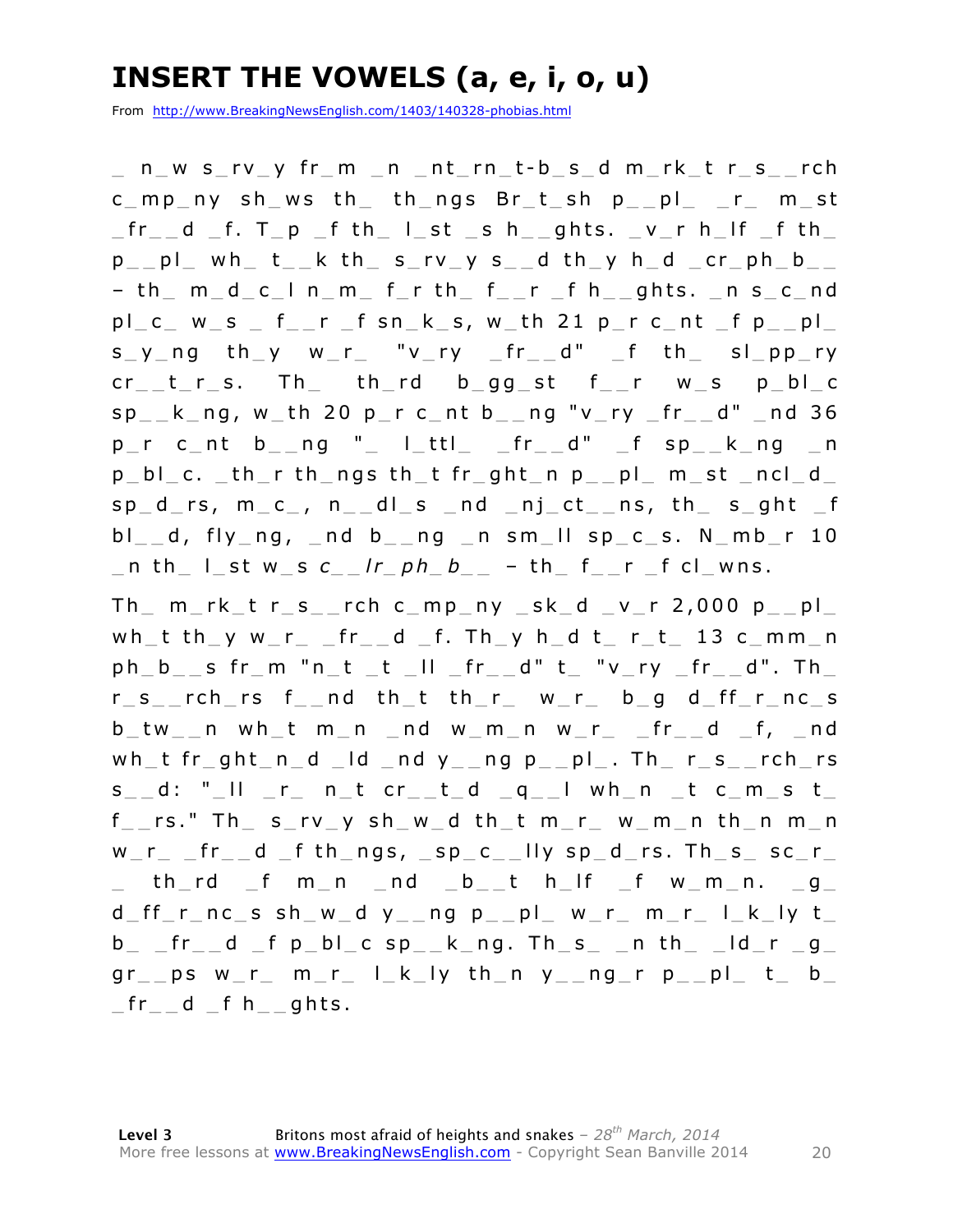#### **PUNCTUATE THE TEXT AND ADD CAPITALS**

From http://www.BreakingNewsEnglish.com/1403/140328-phobias.html

a new survey from an internet-based market research company shows the things british people are most afraid of top of the list is heights over half of the people who took the survey said they had acrophobia – the medical name for the fear of heights in second place was a fear of snakes with 21 per cent of people saying they were "very afraid" of the slippery creatures the third biggest fear was public speaking with 20 per cent being "very afraid" and 36 per cent being "a little afraid" of speaking in public other things that frighten people most include spiders mice needles and injections the sight of blood flying and being in small spaces number 10 on the list was *coulrophobia* – the fear of clowns

the market research company asked over 2000 people what they were afraid of they had to rate 13 common phobias from "not at all afraid" to "very afraid" the researchers found that there were big differences between what men and women were afraid of and what frightened old and young people the researchers said "all are not created equal when it comes to fears" the survey showed that more women than men were afraid of things especially spiders these scare a third of men and about half of women age differences showed young people were more likely to be afraid of public speaking those in the older age groups were more likely than younger people to be afraid of heights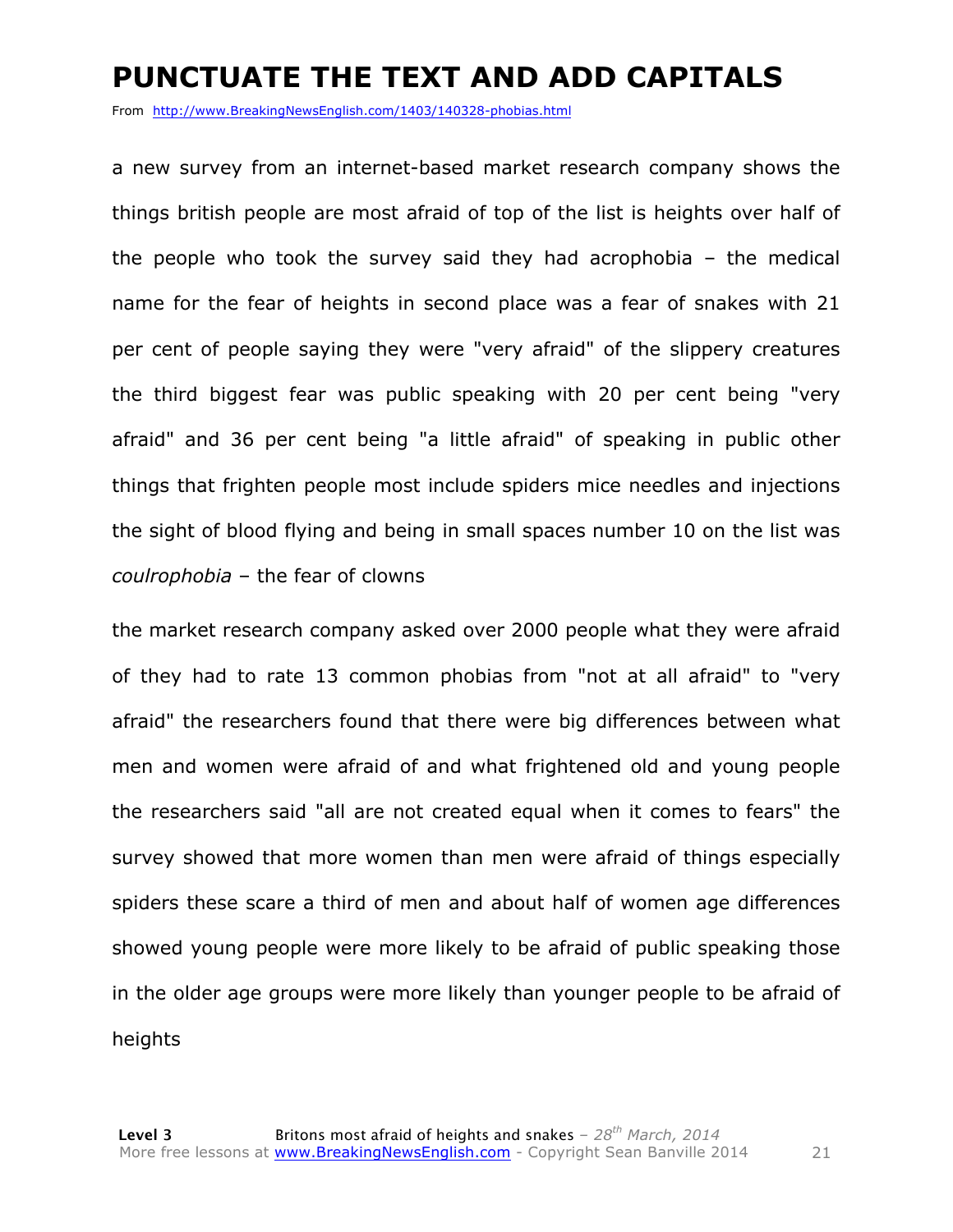# **PUT A SLASH ( / ) WHERE THE SPACES ARE**

From http://www.BreakingNewsEnglish.com/1403/140328-phobias.html

Anewsurveyfromaninternet-basedmarketresearchcompanyshow sthethingsBritishpeoplearemostafraidof.Topofthelistisheights.Ov erhalfofthepeoplewhotookthesurveysaidtheyhadacrophobia– themedicalnameforthefearofheights.Insecondplacewasafearofsn akes,with21percentofpeoplesayingtheywere"veryafraid"oftheslip perycreatures.Thethirdbiggestfearwaspublicspeaking,with20per centbeing"veryafraid"and36percentbeing"alittleafraid"ofspeakin ginpublic.Otherthingsthatfrightenpeoplemostincludespiders,mice ,needlesandinjections,thesightofblood,flying,andbeinginsmallspa ces.Number10onthelistwascoulrophobia–thefearofclowns.Them arketresearchcompanyaskedover2,000peoplewhattheywereafrai dof.Theyhadtorate13commonphobiasfrom"notatallafraid"to"very afraid".Theresearchersfoundthattherewerebigdifferencesbetwee nwhatmenandwomenwereafraidof,andwhatfrightenedoldandyou ngpeople.Theresearcherssaid:"Allarenotcreatedequalwhenitcom estofears."Thesurveyshowedthatmorewomenthanmenwereafrai dofthings,especiallyspiders.Thesescareathirdofmenandabouthalf ofwomen.Agedifferencesshowedyoungpeopleweremorelikelytob eafraidofpublicspeaking.Thoseintheolderagegroupsweremorelike lythanyoungerpeopletobeafraidofheights.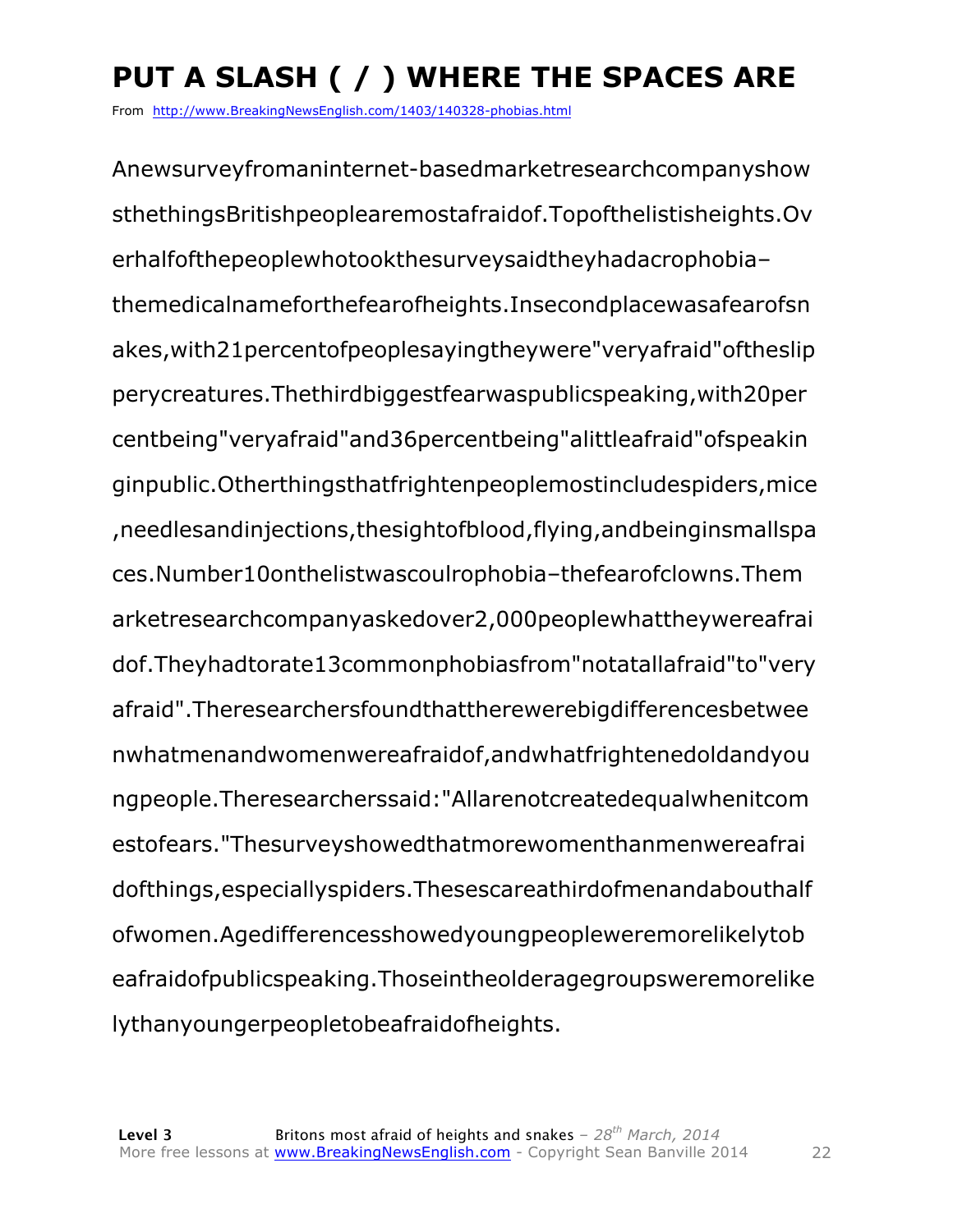# **FREE WRITING**

From http://www.BreakingNewsEnglish.com/1403/140328-phobias.html

Write about fear for 10 minutes. Comment on your partner's paper.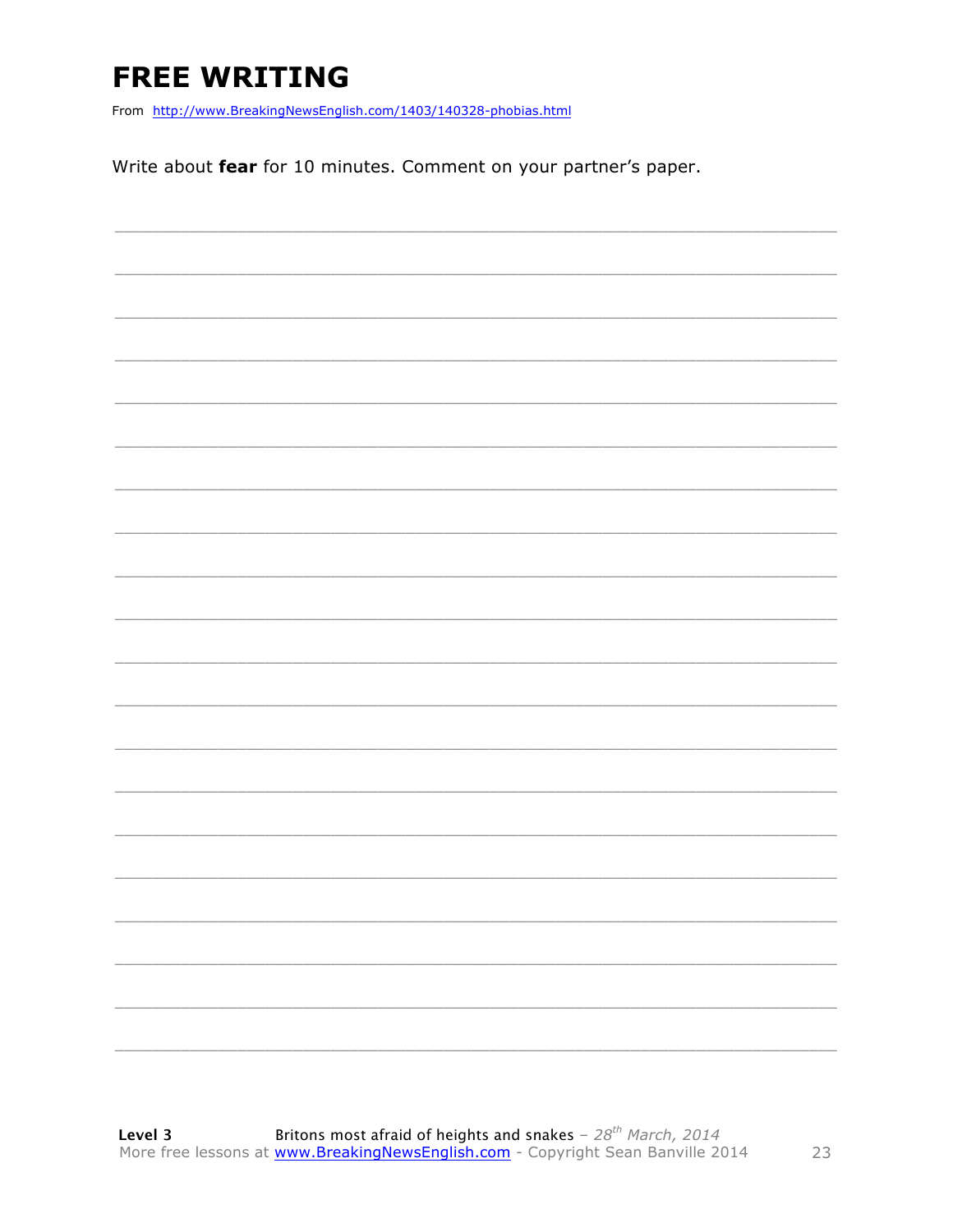#### **ACADEMIC WRITING**

From http://www.BreakingNewsEnglish.com/1403/140328-phobias.html

Snakes are scarier than spiders. Discuss.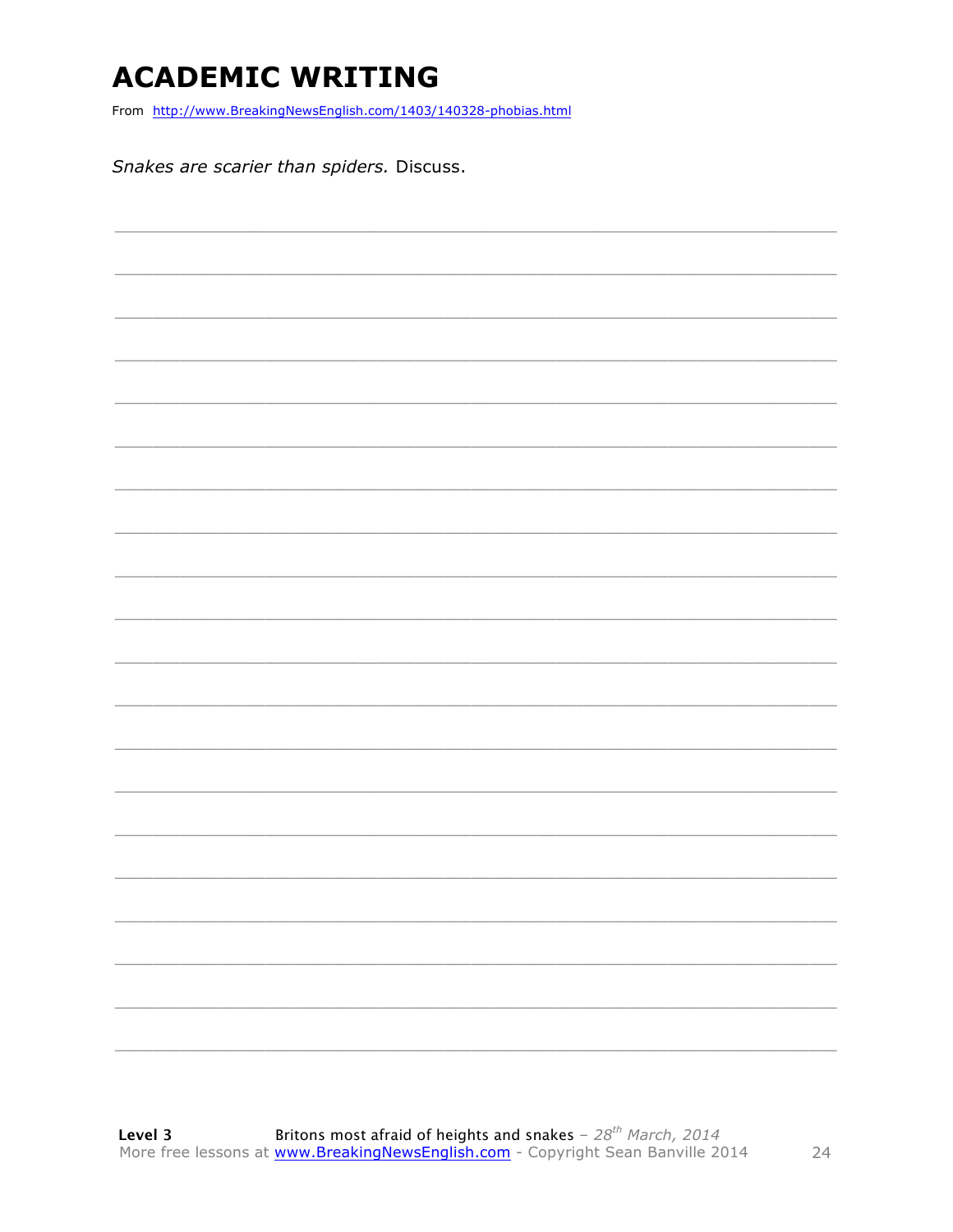#### **HOMEWORK**

**1. VOCABULARY EXTENSION:** Choose several of the words from the text. Use a dictionary or Google's search field (or another search engine) to build up more associations / collocations of each word.

**2. INTERNET:** Search the Internet and find out more about fear and phobias. Share what you discover with your partner(s) in the next lesson.

**3. FEAR:** Make a poster about fear. Show your work to your classmates in the next lesson. Did you all have similar things?

**4. PHOBIAS:** Write a magazine article about phobias. Include imaginary interviews with someone who is afraid of spiders and a doctor who can help.

Read what you wrote to your classmates in the next lesson. Write down any new words and expressions you hear from your partner(s).

**5. WHAT HAPPENED NEXT?** Write a newspaper article about the next stage in this news story. Read what you wrote to your classmates in the next lesson. Give each other feedback on your articles.

**6. LETTER:** Write a letter to an expert on fear. Ask him/her three questions about fear. Give him/her three of your ideas on how to overcome fear. Read your letter to your partner(s) in your next lesson. Your partner(s) will answer your questions.